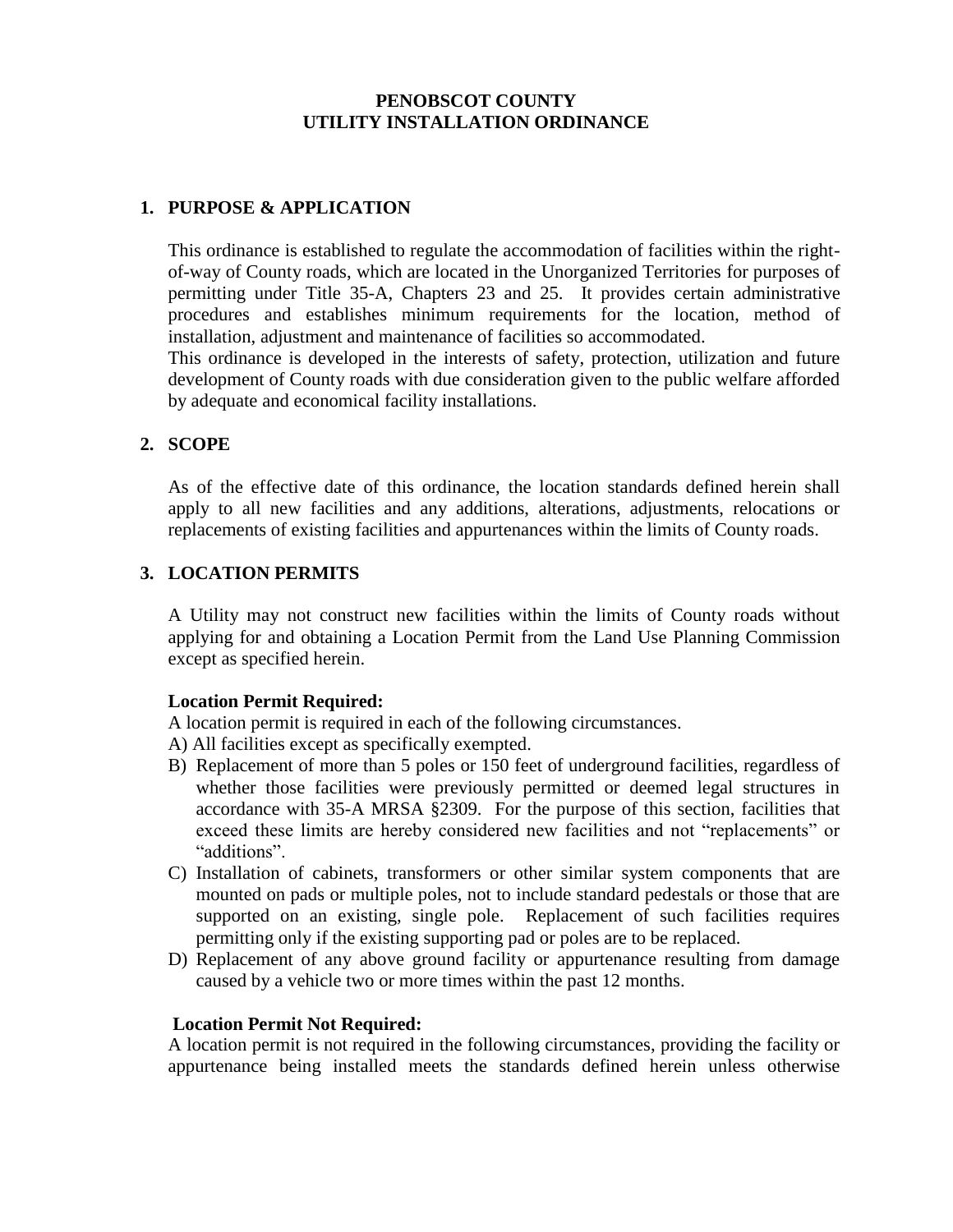specified. Where an exception is required, an application shall be submitted in accordance with Section 4.

- A) Attaching additional wires, cables or appurtenances to existing poles, providing the Utility making such attachment has permitted or legally located facilities under 35-A MRSA §2309 upon all of the same poles.
- B) Services, as defined in 35-A MRSA §2503 (10).
- C) Replacement of up to 5 poles or 150 feet of underground facilities. Utilities shall not replace facilities in greater amounts than authorized herein by dividing projects having one primary engineering purpose into multiple, smaller projects.
- D) New wires or cables in existing conduit that is either permitted or legally located under 35-A MRSA §2309.
- E) Emergency Replacements: Replacement of facilities that present an immediate hazard or are needed to restore utility service, providing after-the-fact permitting occurs within 60 days when required.

## **Highway Opening Permits:**

Applicants are advised that, depending upon the type of installation proposed, a separate Highway Opening Permit may also be required.

# **4. RESPONSBILITIES & LIABILITY OF UTILITIES**

- A. The Utility must submit sufficient documentation to demonstrate compliance with all the rules, including the Technical Standards set forth below.
- B. The Utility shall be fully responsible for the design, construction, maintenance and operation of its facilities and, to the extent provided by 35-A M.R.S.A. §2503 (6), for any damages resulting from the Utility's negligence in the installation or maintenance of said facilities and its appurtenances.
- C. The Utility shall be fully responsible for all costs associated with moving a facility if it is installed in violation of this ordinance.

# **5. COUNTY POWERS**

- A. Penobscot County may require that a utility meet additional and/or more stringent design standards than those contained in this ordinance, including greater pole offsets, when the County reasonably determines that such standards are in the best interests of public safety due to the specific characteristics of the proposed installation or specific location. Prior to imposing additional and/or more stringent design standards than those contained in this ordinance, the Licensing Authority shall notify the Utility and afford it the opportunity to comment on the proposed standard.
- B. If, through accident reports or public complaints, an individual pole or facility is identified as an impediment to the free and safe flow of traffic, Penobscot County will consult the owner(s) of the facility and consider possible means of reducing the impediment. Alteration of the utility facility at Utility expense may be required pursuant to Title 35-A, M.R.S.A. §2503.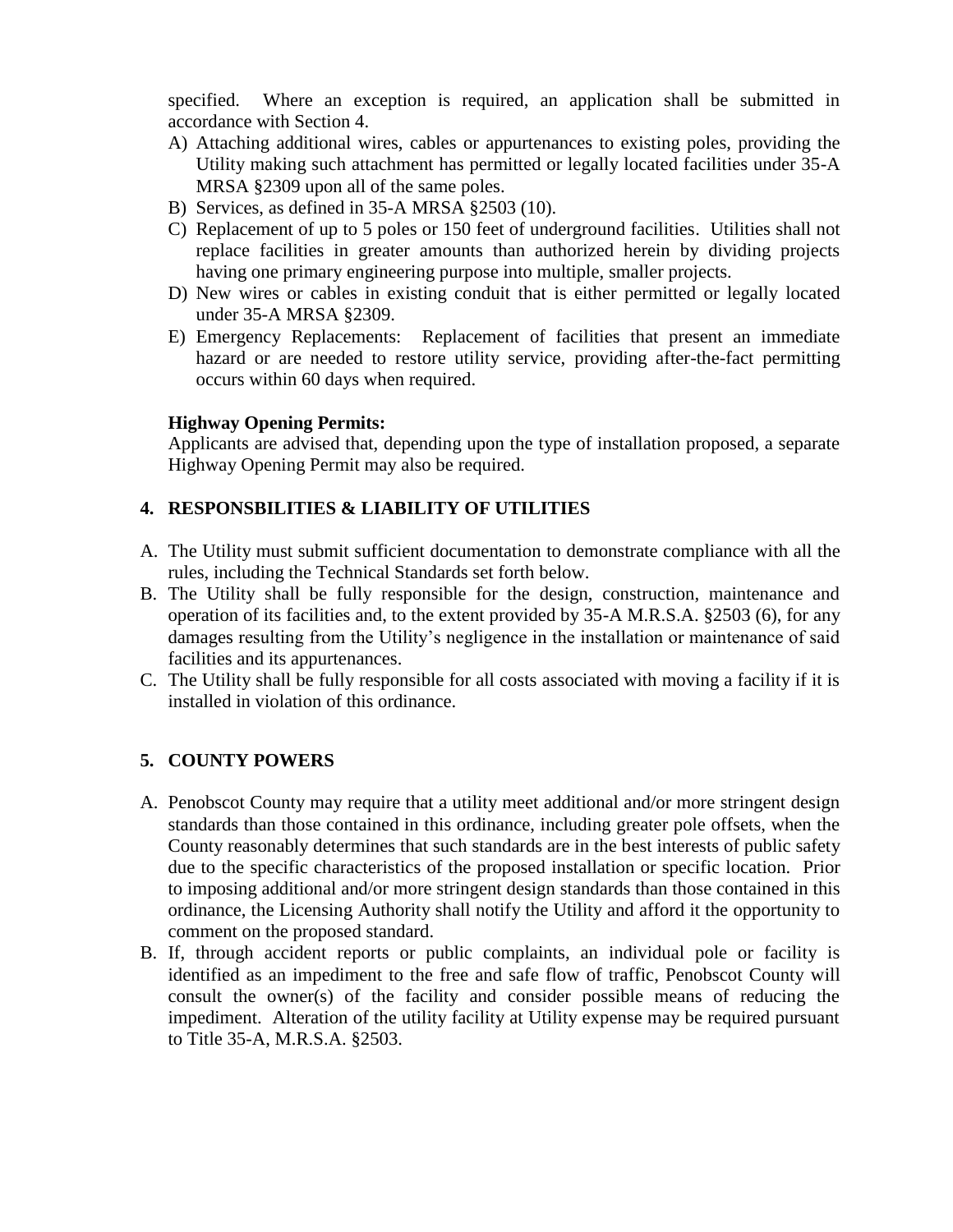## **6. GENERAL REQUIREMENTS**

- A. In order to install a facility pursuant to this ordinance, a Utility must submit two copies of an approved Location Permit as required under Section 3 and the supporting data described below to the Licensing Authority or their designee.
- B. When a location permit is NOT required under Section 3, the Utility must submit two copies of the following documentation to the Licensing Authority or their designee:

### **Narrative**

- A. The Utility must describe, in narrative format, the proposed installation including:
	- 1) Description of the general location
	- 2) Description of the proposed installation including, as appropriate,
		- The number of poles
			- (For electric facilities, the voltage and number of phases
			- (For television or fiber optic cable and telephone facilities, the number of cables, wires or strands and
		- Any anchor guys that cross a drainage ditch or are to be located closer to the roadway than the pole.
	- 3) The proposed minimum roadway vertical clearance if the facility is to cross a roadway.

## **General Location Map**

- A. For each proposed installation, the Utility must submit an accurate area map identifying the general location of the proposed installations.
- B. A specific location plan shall be submitted for each proposed installation. This plan shall show the relative location of the roadway and each of the proposed facilities. Longitudinal distances between control points, poles, etc. shall be given. Offset distances from the highway centerline, edge of pavement, or other well defined applicable reference shall be given. The edges of the traveled way or assumed or apparent right-ofway lines, and other pertinent highway features shall be indicated.

### **Supporting Data**

The Utility must also submit the following supporting data:

- A) A statement as to whether the Utility has or intends to publish notice of the proposed installation in an appropriate newspaper and, if so, the text of the notice to be published;
- B) A statement as to whether joint use or ownership of the facility is reasonably anticipated at the time of submission and a brief description of such anticipated joint use or ownership. If the proposed installation involves attachment to the poles of another Utility, a copy of the lease or agreement showing evidence of the right to occupy the poles shall be included with the application.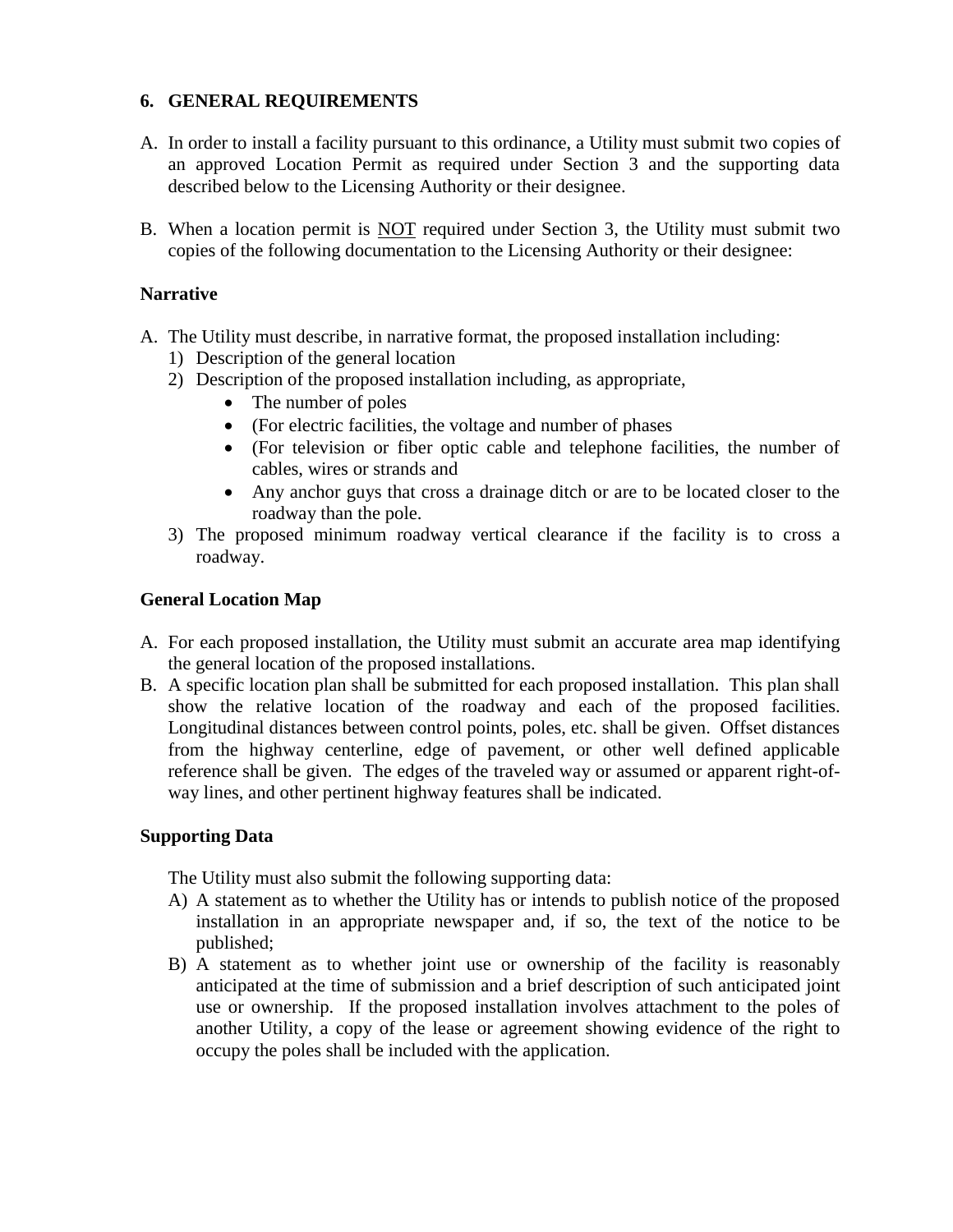- C) Whether or not there are any existing facilities of others which are located within the minimum clearance offset specified in Section 9 (I).
- D) The name, address and telephone number of a Utility contact person available to review proposed locations at the site.

## **Bridges**

- A) If a proposed installation is to be made over or within 25 feet, as measured horizontally, of the outermost edge of a bridge deck, the specific location plan must also include the location of the proposed installation relative to the bridge deck, the method of support, the method of construction, clearances and other data pertinent to the safety and use of the bridge.
- B) If a proposed installation is to be made over or near a M.D.O.T. owned and/or maintained bridge, the Utility shall contact M.D.O.T. for specific instruction.

# **7. PROCEDURAL REQUIREMENTS**

- A. The Utility may give public notice of the proposed installation by publishing a brief but accurate description of the general location and proposed installation once in a newspaper circulated in the unorganized territories encompassing the limits of the general location. The applicant must publish such notice if the proposed installation will carry 50,000 volts or more.
- B. If publication is made, the notice shall also include a statement equivalent to the following: "Any person, firm or corporation owning property which abuts the public way described above and claiming to be adversely affected by this proposed installation, may file a written objection with the Licensing Authority c/o Chairman of the Board of the Penobscot County Commissioners, 97 Hammond Street, Bangor, ME 04401 within fourteen (14) days after the publication of this notice. The objection must state the reason for such objection." If the Utility elects to not publish any notice, the Utility is advised that, pursuant to 35-A M.R.S.A. §2503(3)(b), objections may be filed in certain cases up to 90 days after installation that may require the Utility to move the facility at its expense.
- C. If the Utility is not notified of any objections by the Licensing Authority within forty-five (45) days from the date of receipt of properly filed documents as required by this ordinance, then the proposed installation is deemed approved without any further notification from the Licensing Authority.
- D. If the Licensing Authority denies an application for an installation, an aggrieved party may appeal the denial to the Maine Superior Court in accordance with M.R.Civ.P. 80B.

### **8. ON-SITE INSPECTION**

An on-site inspection of the proposed facility installation is not required by this ordinance. However, the Licensing Authority may require an on-site inspection if it determines it is in the best interest of public safety to do so. **The Utility may also request an on-site inspection, and is encouraged to do so, if it has any specific questions or concerns regarding a particular highway or proposed installation.**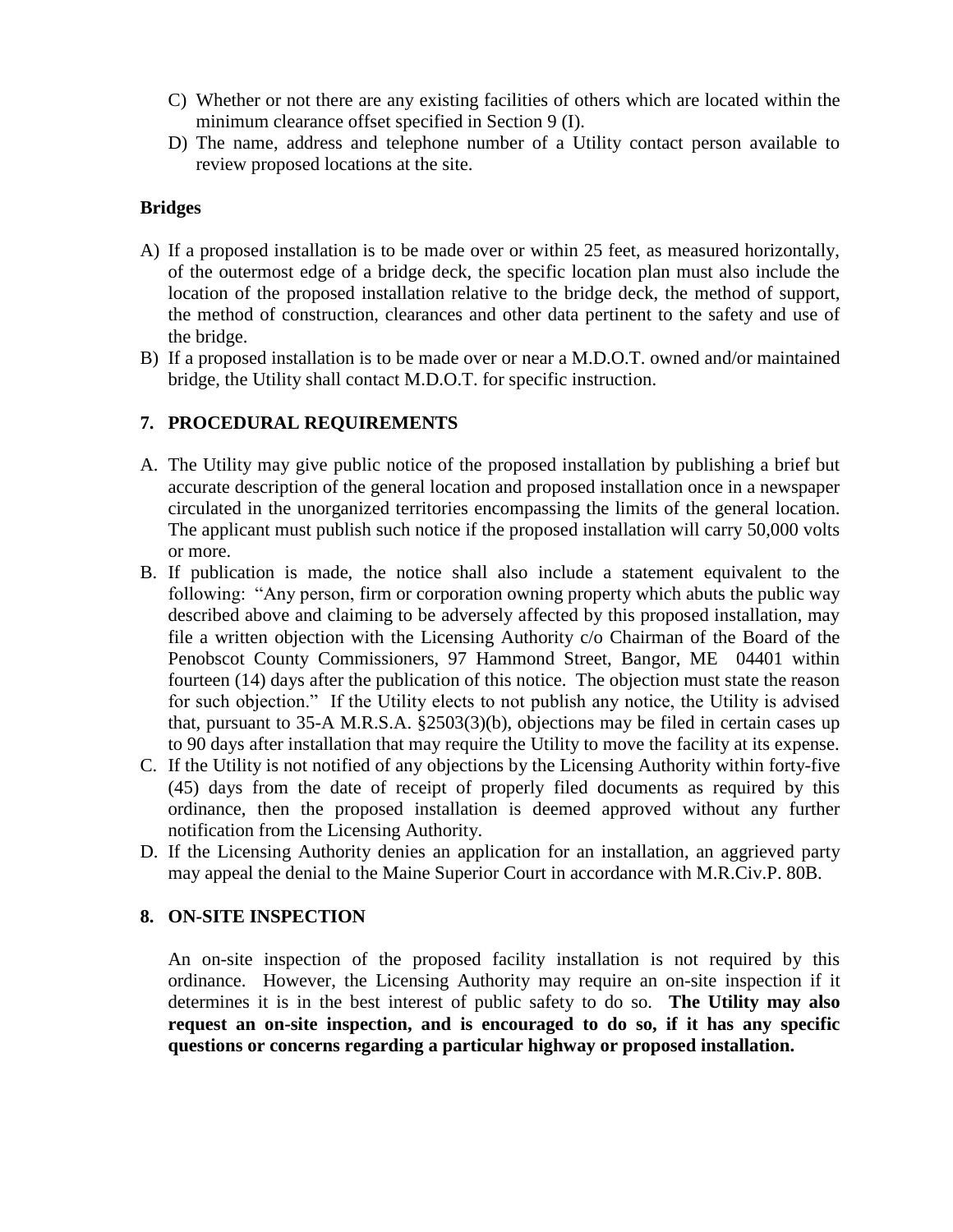### **9. GENERAL LOCATION REQUIREMENTS**

This section outlines the general requirements for all facilities and appurtenances within the County road limits. Additional standards that are specific to the type of facility or the type of right-of-way are discussed in subsequent chapters.

### **1) Design/Construction**

The Authorized Entity is fully responsible for the design of any of its facilities and appurtenances to be installed within the road limits.

### **A. National Standards**

All facilities and appurtenances within the road limits must also comply with any applicable National Standards. Where those standards differ from what is stated herein, the higher degree of protection shall prevail.

## **B. Public Laws/Orders**

Nothing in this ordinance is intended to interfere with the applicability or enforcement of any laws, rules or orders of the MPUC.

## **C. Design Life**

All permanent facility and appurtenance installations on, over, or under the highway or attached to any highway structure shall be of durable materials designed for long service life expectancy with due consideration given to the overall needs of the highway corridor. Facilities and appurtenances shall be designed to be relatively free from routine servicing and maintenance.

### **D. Uniform Alignment**

Longitudinal installations shall be designed and installed on as uniform an alignment as possible to minimize potential conflicts and to aid in locating underground facilities in the future.

### **E. Minimize Interference**

Whenever possible, facilities and appurtenances shall be located to minimize the possibility of interference with other facilities or highway work.

### **F. Crossings**

To the extent feasible and practicable, facility crossings of the highway shall be generally perpendicular to the highway alignment.

### **G. Permits**

The Authorized Entity is required to secure all permits necessary for the installation, adjustment or maintenance of its facilities.

### **H. Cooperation With Other Authorized Entities**

Throughout the design and installation of any facilities and appurtenances within the limits of County roads, Authorized Eentities must address the needs of all other Authorized Entities with regard to their existing or proposed installations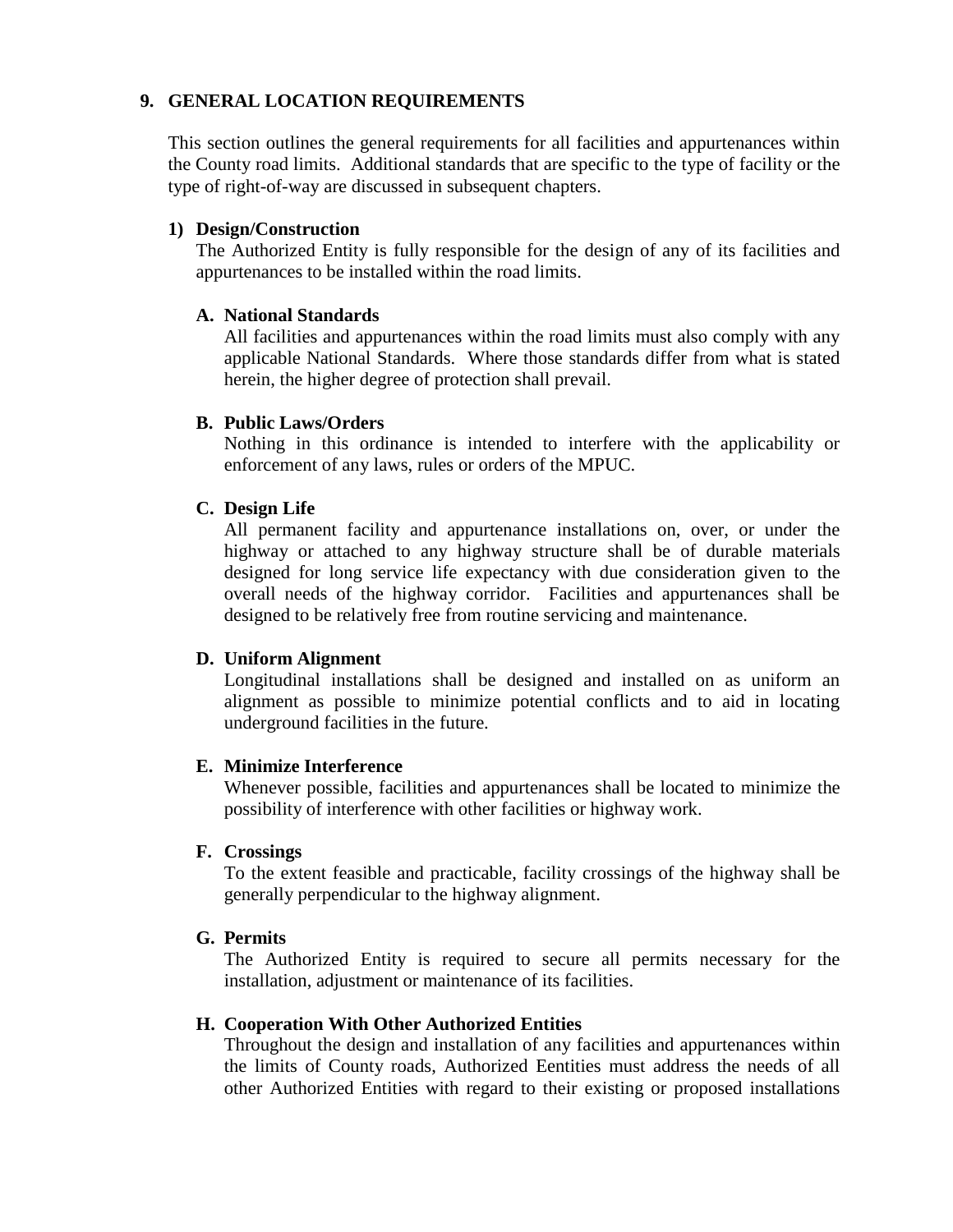located in the vicinity of another proposed installation. This shall include maintain sufficient offsets from other facilities and appurtenances and assuring that all other Authorized Entities have reasonable access to their own facilities and appurtenances during construction. Where Authorized Entities are unable to resolve conflicts in accordance with this ordinance, Penobscot County shall make the final determination.

## **I. Clearance Between Facilities**

The following defines the minimum clearance standards for facilities with the highway limits. Greater clearances are encouraged and may be required whenever possible. Authorized Entities are encouraged to undertake joint construction whenever possible, and Penobscot County may issue an exception to these standards when all affected parties agree to a lesser requirement that is consistent with the applicable National Standard(s).

- (1) Horizontal Clearance Between Longitudinal Facilities: Unless specifically permitted otherwise, a 3-foot minimum horizontal clearance shall be maintained between all underground facilities and appurtenances. Measurement between underground facilities and appurtenances shall be taken horizontally from the closest edge of the facility or appurtenance. Aboveground pole lines (excepting crossings and services) shall also be included in this standard where those poles occupy a reasonably consistent offset. Measurement to a pole line shall be to the nearest face of pole or to the vertical plane established longitudinally through the center of the pole line between poles.
- (2) Vertical Clearance Between Facilities: Where underground facilities must cross other facilities or appurtenances, the angle of such crossing shall be as close to 90 degrees as possible, with a minimum vertical clearance of 1 foot. Facilities of one Authorized Entity shall not be constructed longitudinally over or under another Authorized Entity's underground facilities.

### **J. Erosion Control and Restoration of Vegetation**

Authorized Entities shall stabilize the soil in all work areas within the highway limits to minimize erosion. Restoration of loam, grass or other landscaping vegetation is required following the completion of backfill as soon as weather conditions and/or seasons of the year allow. Temporary mulch shall be used until permanent treatments can be applied.

# **2) Preferred Corridors**

To obtain consistency and maximize the use of the highway, "preferred corridors" have been specified below for each type of facility. In the process of establishing plans, Authorized Entities are encouraged to utilize these corridors whenever practicable.

> **Type of Facility Preferred Corridor** Gas Lines Under the Shoulder Telephone/Electric Conduit Under the Shoulder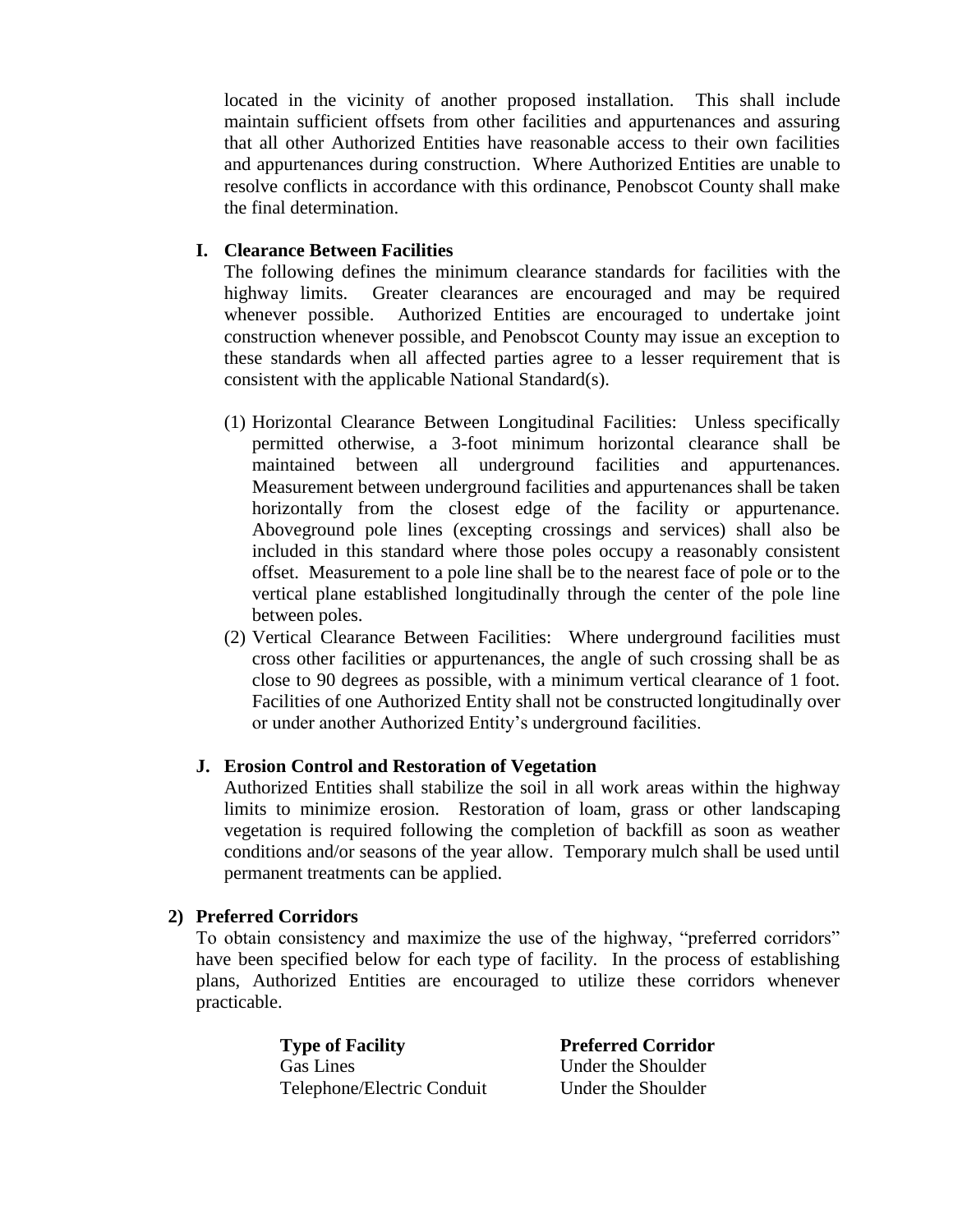Direct-bury Communications 2 Feet from the Edge of Shoulder Pole Line As close to R/W limit as practical

#### **10. UNDERGROUND INSTALLATIONS**

#### **A) Depth of Cover**

The minimum depth of cover for any facility within the right-of-way limits is 36 inches. Additional requirements are specified herein for each type of facility.

Any wires, pipes, conduits or cables that are presently located within the highway limits at a depth of less than 1 foot and not specifically permitted to be at that depth, shall be relocated in accordance with this ordinance.

#### **B) Encasement**

Casings shall be used under bridge approach slabs and in close proximity to highway structure footings. Due to the wide variety of designs and the differing schedules for construction or maintenance, Penobscot County will need to determine casing requirements near footings on a case-by-case basis. Where encasement is to employed in other areas, such encasement shall be provided within the pavement structure limits to a point beyond the ditch line for cut sections and 5 feet beyond the toe of a slope for fill sections.

### **C) Markers and Detection Aids**

- (1) Warning Tape: Upon installation, all underground facilities installed by open cut shall include warning tape, of a color consistent with the APWA Uniform Color Code, located roughly 18 inches directly above and parallel to the entire installation.
- (2) Signs: All underground utilities crossing the entire right-of-way (from one boundary to the other) shall have a readily identifiable marker installed at each right-of-way line crossed to indicted the type of facility, the name of the owner and a telephone number to call. Signs shall be maintained with current, legible information.
- (3) Pedestals: All pedestals shall have a readily identifiable marker installed on each pedestal to indicate the type of facility, the name of the owner and a telephone number to call. Markers shall be maintained with current, legible information.
- (4) Detection Aids: All nonmetallic underground facilities shall include some metallic component installed directly above, below, or as an integral part of the facility to aid in the future detection and location of the facility.

#### **D) Methods of Installation**

(1) Trenchless Installation Methods: All pits associated with trenchless installation methods shall be located as far from the edge of the travel lane as possible. Pits shall be located and constructed so as not to compromise public safety or the integrity of any highway structure. The bottom of the roadway edge of all pits shall, at a minimum, be located beyond a line created by a 1:1 slope projected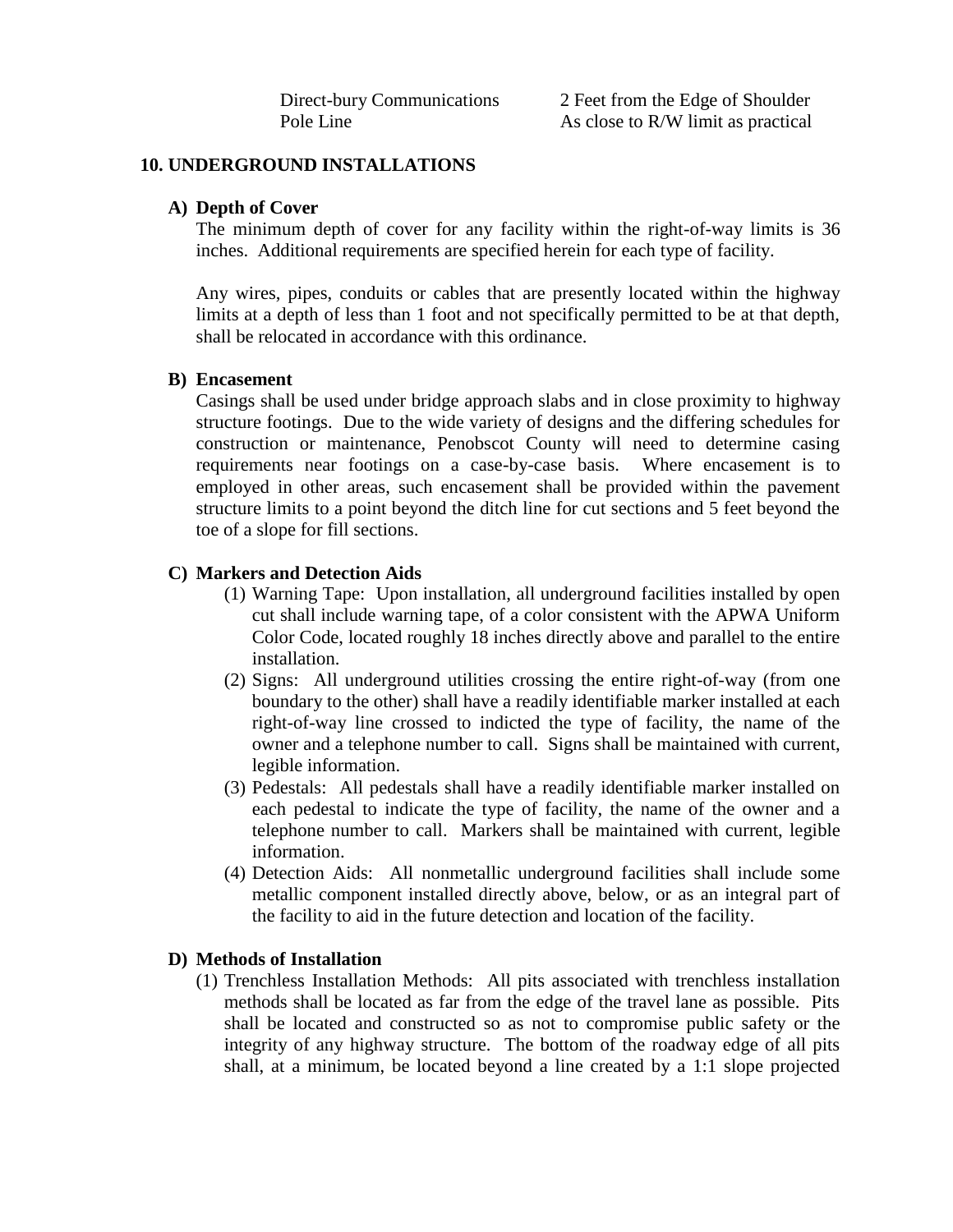down from the edge of the travel lane. Penobscot County may require the use of support structures to achieve the proper degree of protection.

- (2) Blasting: 24 hours notice must be given to Penobscot County prior to any blasting within the highway limits. When blasting is to occur within 100 feet of a highway structure, prior approval must specifically be obtained from the Penobscot County Commissioners or their designee.
- (3) Pavement Cuts: Wherever pavement is to be cut, all edges shall be cut neat and reasonably straight.
- (4) Backfill/Compaction: Backfill compaction shall equal that of the surrounding soil outside of the pavement structure limits.

#### **E) Locations of Installations**

- (1) Undesirable Locations: Locations in deep cuts, near footings or bridges or retaining walls, within areas of special materials, across intersections at grade or in areas where it will be difficult to attain minimum cover shall be avoided whenever possible.
- (2) Clearance from Highway Structures: Vertical and horizontal clearance between any facility or appurtenance and a highway structure shall be sufficient to permit maintenance of both without interference. Clearances shall comply with Section 9 (1) (I).
- (3) Road Side of the Utility Pole Line: Mainline underground facilities should normally be installed on the travel lane side of the pole line.
- (4) Additional Requirements: The location of any facilities or appurtenances may be further restricted by Penobscot County to insure that a proposed facility or appurtenance will not interfere with existing or currently planned highway construction and/or maintenance activities.
- (5) Highway Drainage Pipes: Highway drainage pipes and structures shall be protected during any facility and appurtenance installation and maintenance. Utilization of existing drainage pipes as sleeves is not permitted.

#### **F) Gas, Liquid Petroleum and Other Hazardous Transmittant Pipelines**

- (1) Cover: Hazardous transmittant pipelines shall have a minimum cover of 36 inches.
- (2) Multiple Lines: In the event that a Utility proposes to install two active hazardous transmittant pipelines along the same corridor, the two lines shall be placed one above the other, as reasonably vertical as practicable, considering safe operation and maintenance of the lines. The lower-pressure line shall be installed above the higher-pressure line and must meet the minimum cover requirement specified in Section 10 (7) (A).

#### **G) Vents**

One or more vents shall be provided for each casing or series of casings. For casing longer than 150 feet, vents shall be provided at both ends. On shorter casings, a vent shall be located at the high end with a marker placed at the low end. Vents shall be placed at the right-of-way line immediately above the pipeline, situated so as not to interfere with highway maintenance or be concealed by vegetation. Ownership of the lines and an emergency contact name shall be shown on the vents.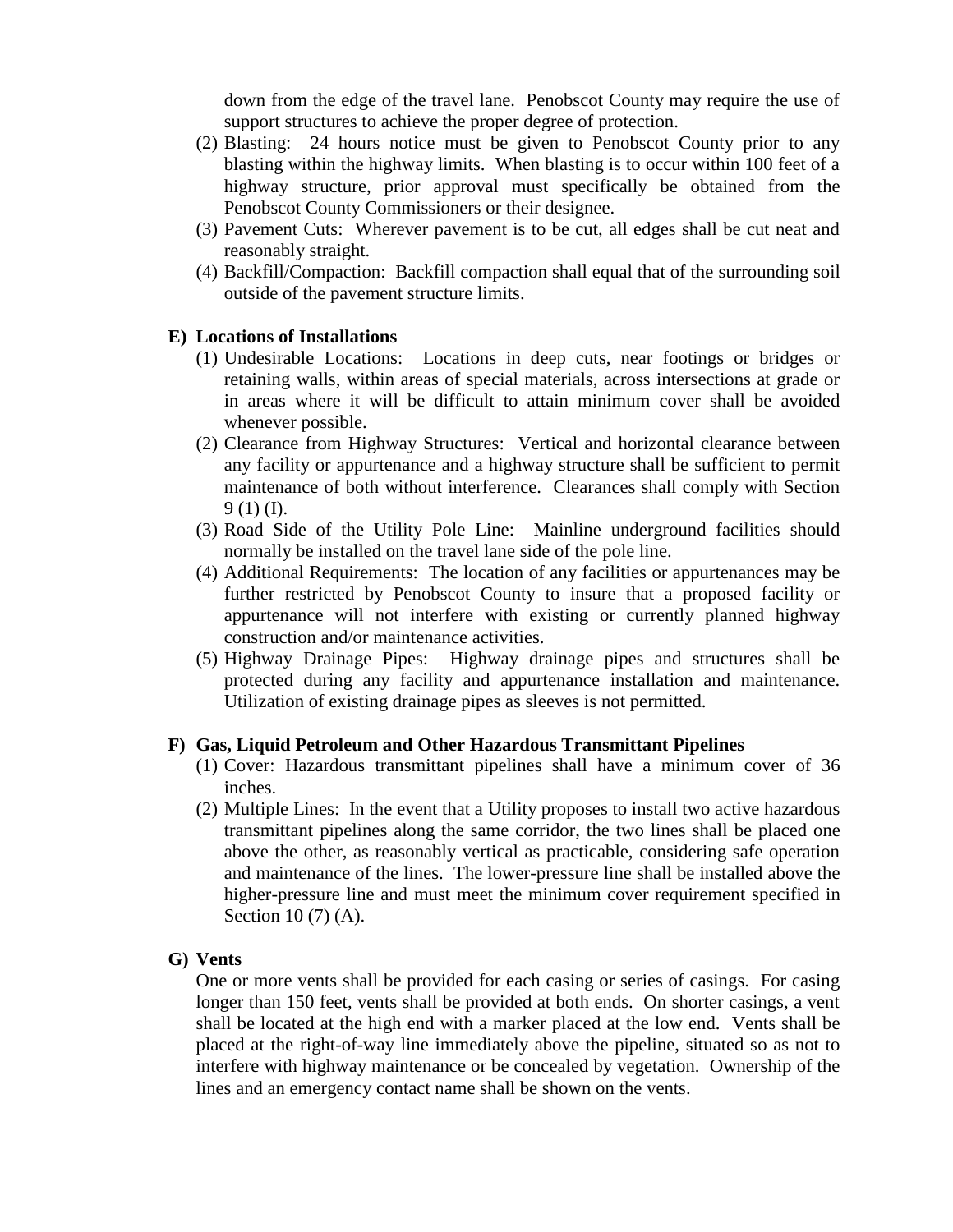#### **H) Drains**

Drains for hazardous transmittant pipelines will not be permitted to outfall into drainage ditches, natural watercourses or onto the highway.

## **I) Electric Supply Lines**

- (1) Cover: The minimum cover for underground electric supply lines and services within the highway limits shall be 36 inches.
- (2) Conduit: All underground electric supply lines within the highway limits shall be in steel or PVC conduit. PVC conduit shall be encased, above, below and on both sides, with a minimum of 4 inches of concrete, that shall have a minimum compressive strength of 2900 psi and a maximum aggregate size of 1 inch.
- (3) Services: In addition to complying with all other applicable standards specified herein, underground electric supply line services within the highway limits, shall be in steel or PVC conduit. Both steel and PVE conduit shall be encased, above and on both sides, with a minimum of 4 inches of concrete, that shall have a minimum compressive strength of 2900 psi and a maximum aggregate size of 1 inch.

## **J) Communication Lines (Telephone, CATV, etc.)**

The minimum cover for underground communications lines within the highway limits shall be 36 inches for either encased or non-encased installations.

## **11. ABOVEGROUND INSTALLATIONS**

### **General**

Vertical Clearances: The vertical clearance of new overhead lines above highways and intersecting public ways shall be a minimum of 18 feet. When existing roadway elevations are increased, existing overhead facilities that meet vertical clearances defined within applicable National Standards may be allowed to remain unless otherwise directed by Penobscot County. New or adjusted overhead lines running parallel to the highway and not crossing intersecting public ways shall have a minimum vertical clearance as defined within applicable National Standards.

### **A) Utility Poles**

- (1) Pole Construction: Poles within the highway limits shall be single-pole construction.
- (2) Multiple Pole Lines: Multiple pole lines are not permitted within the highway limits. Stub poles or service poles that must be located within the right-of-way are not considered a separate pole line, but shall conform to all applicable offset criteria. Existing areas having multiple pole line shall be reduced to a single, joint use pole line whenever:
	- a) Penobscot County undertakes a project having a scope that would require existing poles to be relocated.
	- b) Penobscot County determines a particular area to present a significant hazard to the traveling public.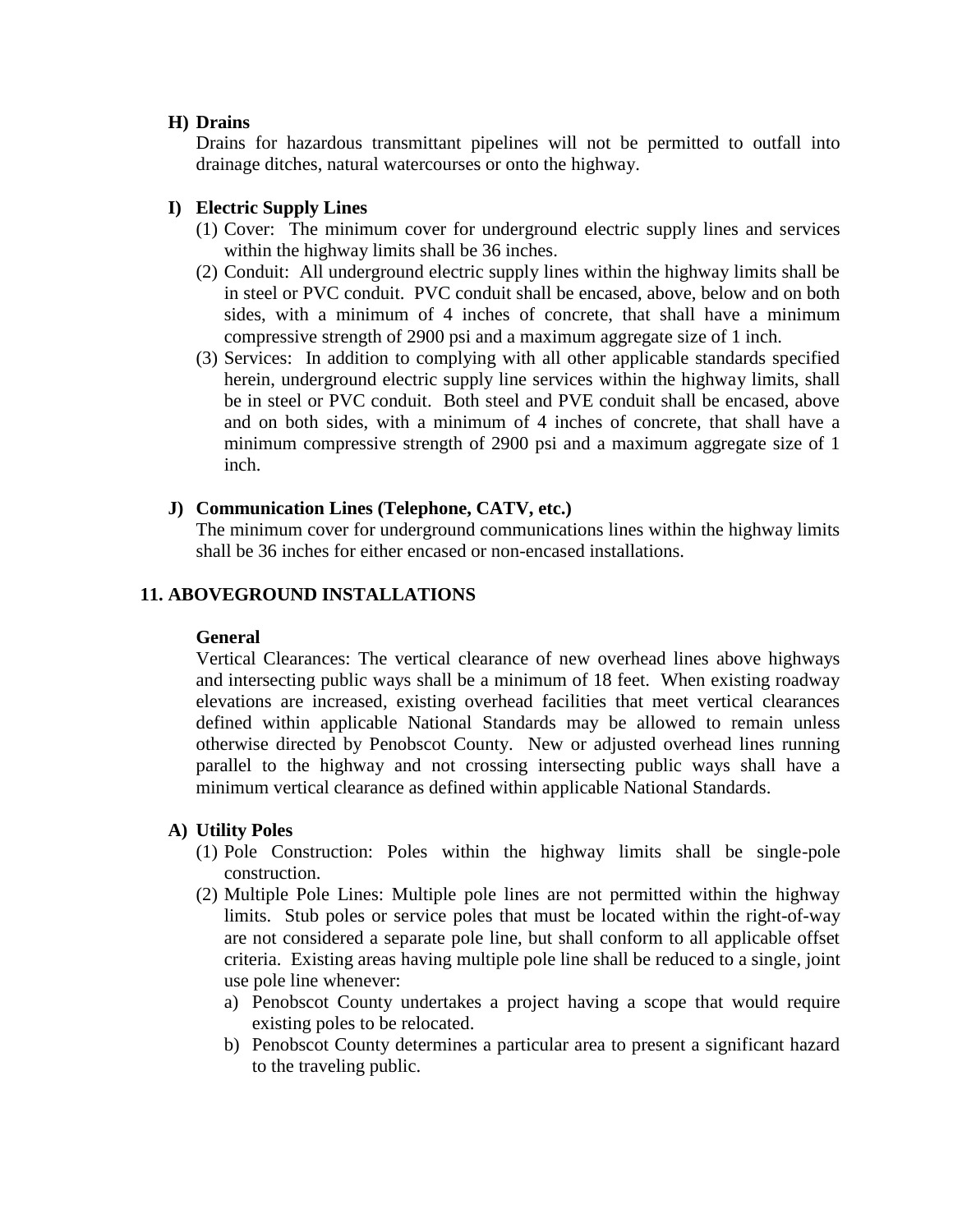If any Authorized Entity undertakes a project in an area with an existing multiple pole line that consists of the replacement of ten or more consecutive poles, one of the following must occur:

- a) The owners of the aboveground facilities must agree to combine their facilities onto a single pole line as part of the proposed project, or
- b) The Authorized Entity undertaking the pole replacements must install poles of sufficient height to accommodate the other facilities when they are upgraded.

Existing multiple pole lines, which involve electric supply lines owned by different Authorized Entities, will not be forced to combine onto a single pole line providing all offset criteria are met.

- (3) Services Poles: Unless vertical clearances and the local terrain dictate otherwise, all poles used to exclusively provide service to a customer shall normally be installed at or beyond the highway limits.
- (4) Anchors: Utility pole anchors shall not be installed on the travel lane side of a pole unless located behind guardrail and in compliance with Section 11  $(3)(A)$ . Anchors shall be adequately designed and installed to enable shared-use whenever possible with standard utility equipment.

### **B) Offsets**

Aboveground offsets define the horizontal clearance required to provide a Recovery Area and room for adequate highway maintenance. Although specific offset values are defined herein, it is important to recognize that these offsets are minimum values. Greater setbacks (preferably in accordance with Clear Zone standards, defined in the Roadside Design Guide published by AASHTO) should be provided whenever possible to provide improved safety and to minimize the potential for conflicts with future highway construction. Unless otherwise noted, all offsets are to the portion of the aboveground facility or appurtenance that is below a vertical height of 13 feet and located closest to the edge of the travel lane.

Existing aboveground facilities and appurtenances that are located within the limits of County road projects, which would require relocation of said facilities and appurtenances shall be adjusted to meet the standards designed in the ordinance. Existing aboveground facilities and appurtenances in other areas that do not presently meet the minimum offset standards may remain in place until Penobscot County determines that those facilities or appurtenances present a safety problem or otherwise conflict with the use, construction or maintenance of the highway.

- (1) Offset From Edge of Shoulder: Unless site-specific conditions pertaining to guardrails as described under Section 11(3)(1), no offset shall result in an aboveground facility or appurtenance being located within 6 feet from the edge of the shoulder.
- (2) Breakaway Devices: Aboveground facilities and appurtenances may be permitted within the minimum offsets specified when authorized by Penobscot County, and when a breakaway system is utilized.
- (3) Mid Span Poles: New poles located between two existing poles may be permitted at lesser offsets than defined herein provided that the new pole is "in line" with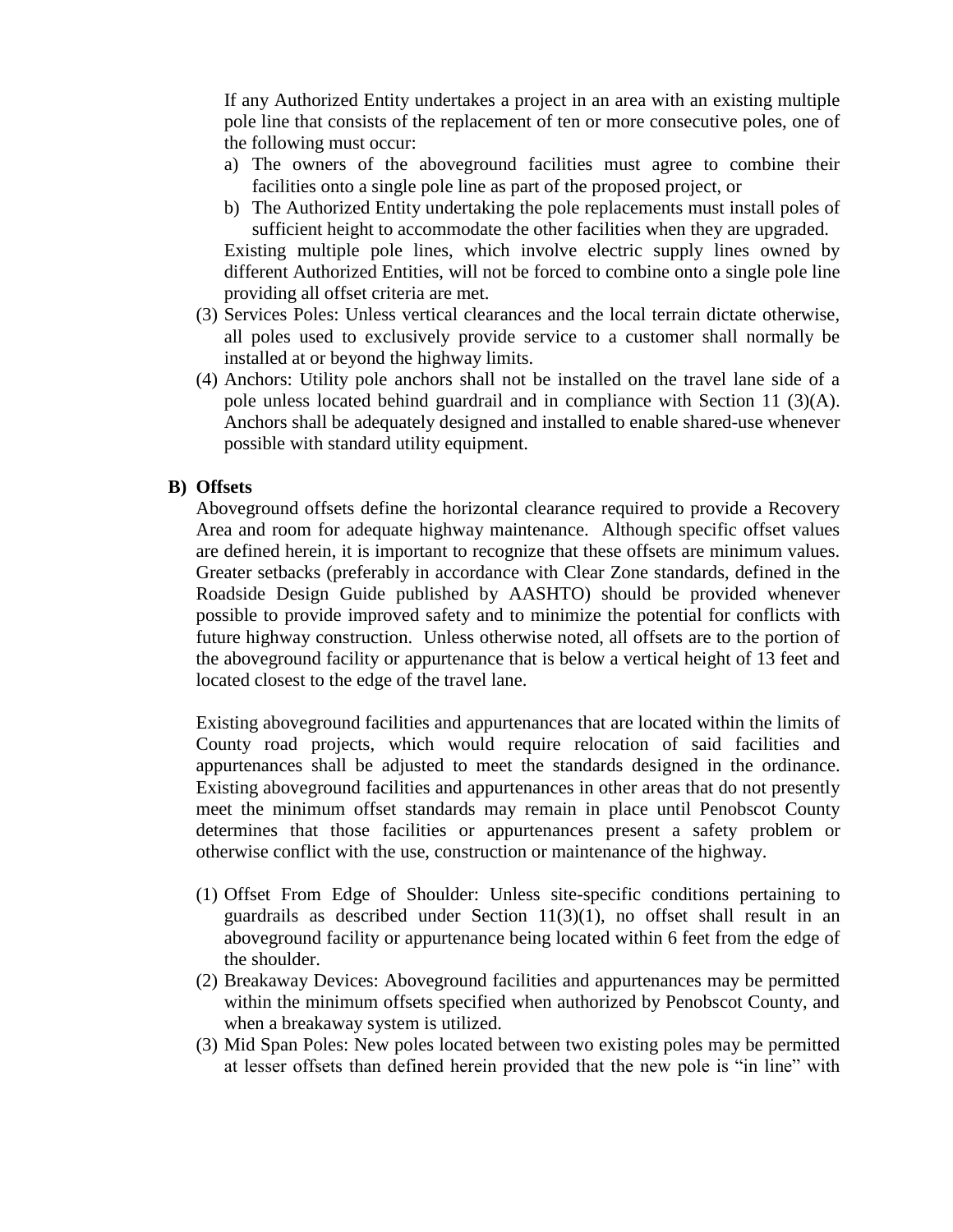the two existing, adjacent poles and that the offset of the new pole is equal to or greater than the smallest offset of the adjacent poles.

### **C) Site-Specific Conditions**

- (a) Guardrail: For steel beam guardrail, aboveground facilities and appurtenances shall be set back a minimum distance of 3 feet from the back of post. Where space permits, greater offsets are encouraged to facilitate snowplowing.
- (b) Ditches: No aboveground facilities or appurtenances shall be set in the flow area of a ditch. New facilities and appurtenances installed in areas with ditches shall generally be installed behind the ditch and at least 2 feet up the back slope (as measured horizontally) unless the offset of the ditch exceeds the required aboveground offset by at least 8 feet. Existing facilities or appurtenances that meet offset standards in the inslope of a ditch area may be permitted to remain in their present locations until replaced.
- (c) Culverts: Aboveground facilities and appurtenances are not permitted within 8 feet of the end of any culvert.
- (d) Restricted Right-of-Way; If there is insufficient right-of-way to attain the minimum offset requirements defined herein, Penobscot County may elect to permit aboveground facilities as close as practicable to the existing right-of-way limit.

# **12. BRIDGES AND OTHER HIGHWAY STRUCTURES**

- A) Where other arrangements are not feasible, Penobscot County will consider permitting attachment of facilities on highway structures. Each such attachment will be considered on an individual basis, and permission to attach will not be considered as establishing a precedent for granting subsequent requests for attachment. The following requirements are establish for attachment to any highway structure:
- B) P. E. License & Certification; A Maine Licensed Professional Engineer shall design all proposals fr attachments to highway structures in accordance with the latest AASHTO standards. In the case of bridges, each design proposal shall be fully evaluated in accordance with the latest edition of AASHTO LRFD Bridge Design Specifications or AASHTO Standard Specifications for Highway Bridges,  $16<sup>th</sup>$  edition to assess the effect of the attachment(s). A statement certifying that the additional loading will not exceed allowable limits is required as part of the design submittal.
- C) Out-of-Service Facilities: All facilities that are taken out-of-service shall be removed in accordance with Section 15 (D). If any such facilities are not removed, Penobscot County may elect to remove such facilities at the Authorized Entity's expense.
- D) Other Applicable Permits: Authorized Entities are responsible for acquiring any and all permits that may be applicable to their proposed work.
- E) Identification Tag: A permanent tag shall be affixed to each end of the attached facility identifying the Authorized Entity, the type of attachment, and a contact telephone number. All tags shall be maintained in a legible condition with current information.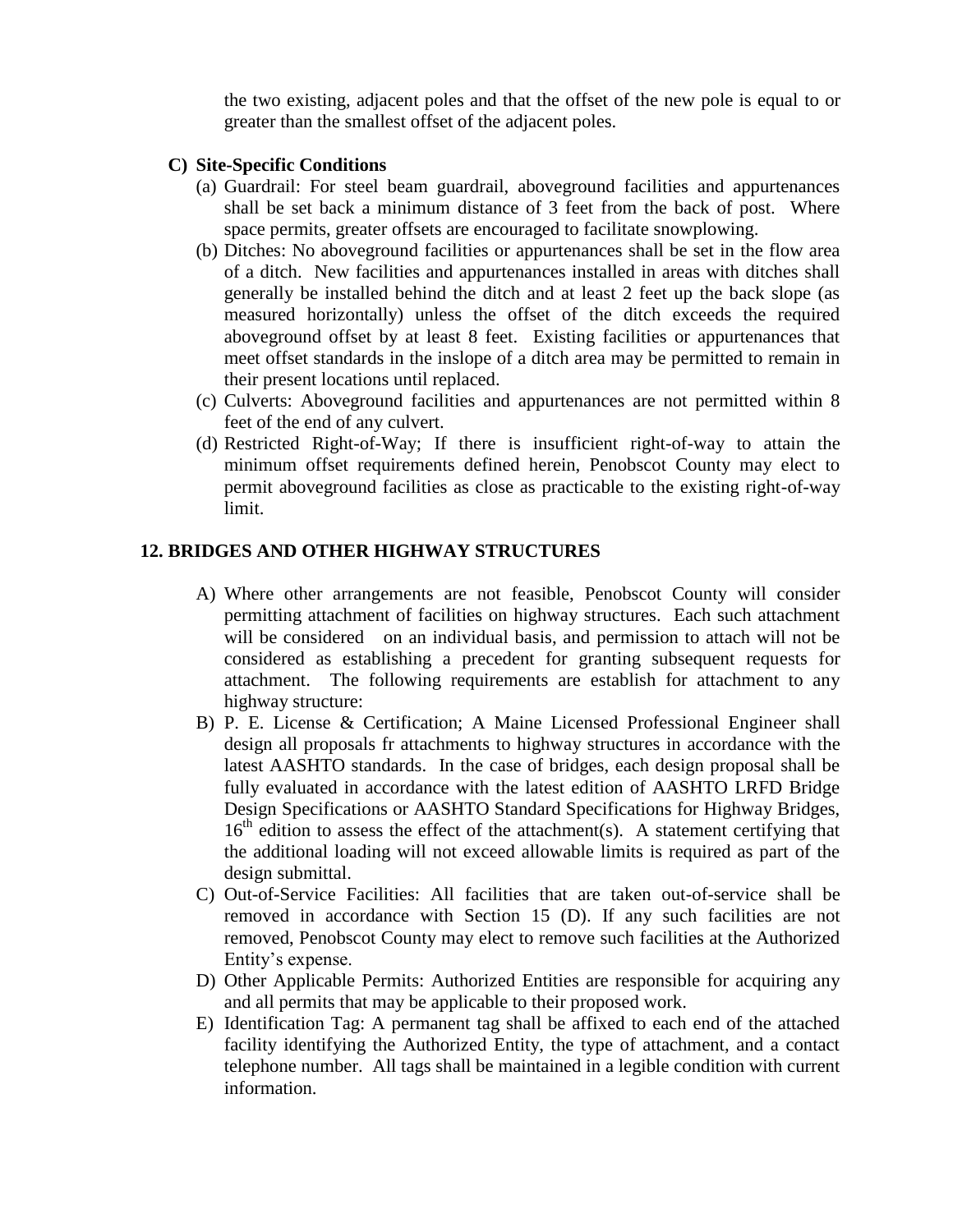- F) Electric Supply Lines/Communication Lines: Communication and electric supply lines shall be suitably insulated, grounded, and carried in protective conduit or pipe from the point of attachment to the point of exist per applicable National Standards.
- G) Hazardous Transmittants: Mutually hazardous transmittants shall be isolated by compartmentalizing or by auxiliary encasement of incompatible carriers. This shall include electric supply lines, gas lines and effluent lines.
- H) Casing Vents: Where a pipeline on or in a structure is encased, the casing shall be effectively opened or vented at each end to prevent possible buildup of pressure and to detect leakage of gases or fluids.
- I) Unencased Attachments: Where a casing is not provided for a pipeline on or in a structure, additional protective measure shall be taken, such as employing a higher factor of safety in the design, construction and testing of the pipeline than would normally be required for encased construction.
- J) Pipeline Shutoffs: Pipeline shutoffs, preferably automatic, shall be required within close proximity of attachments unless other sectionalizing devices can isolate segments of the lines. Shutoff valves shall be located on both sides of a highway structure footing.
- K) Connection Type: All attachments shall be bolted. Bolt holes are normally drilled 1/16 inch larger than the bolt diameter. No stainless steel bolts shall be used except on concrete or timber structures.

# **1. Bridges**

The following standards are specific to bridges and in addition to the general standards listed above.

# **A) General**

- 1) First Girder Beam: All facilities attached to a bridge shall not be located outside the first girder or beam, except for precast box beam and voided slab as long as they were originally designed for facility installation.
- 2) Precast Bridges: Attachments that are not incorporated in the original bridge design will not be permitted on either precast concrete bridges.
- 3) Conduits in New Bridges: When a request is made during the design phase of a proposed bridge, Penobscot County may allow conduits to be incorporated into the construction of the bridge. The Authorized Entity will be responsible for the additional costs relating to such accommodation. Facilities shall not be allowed in the bridge sidewalk, bridge rail or hollow bridge members that are not of sufficient size to allow maintenance personnel to maintain the structure while protecting the facility.
- 4) Connections to Bottom of Bridge Decks: No facility connections shall be allowed to the bottom of the bridge deck.

# B) **Connection Requirements**

- 1) Flanges/Webs: Drilled holes in the web area, which are located at least 6 inches from the flanges, are permitted. Attachments to the flanges are not permitted.
- 2) Diaphragms: For any attachments located between two steel beams, replacement of the diaphragms with facility support brackets may be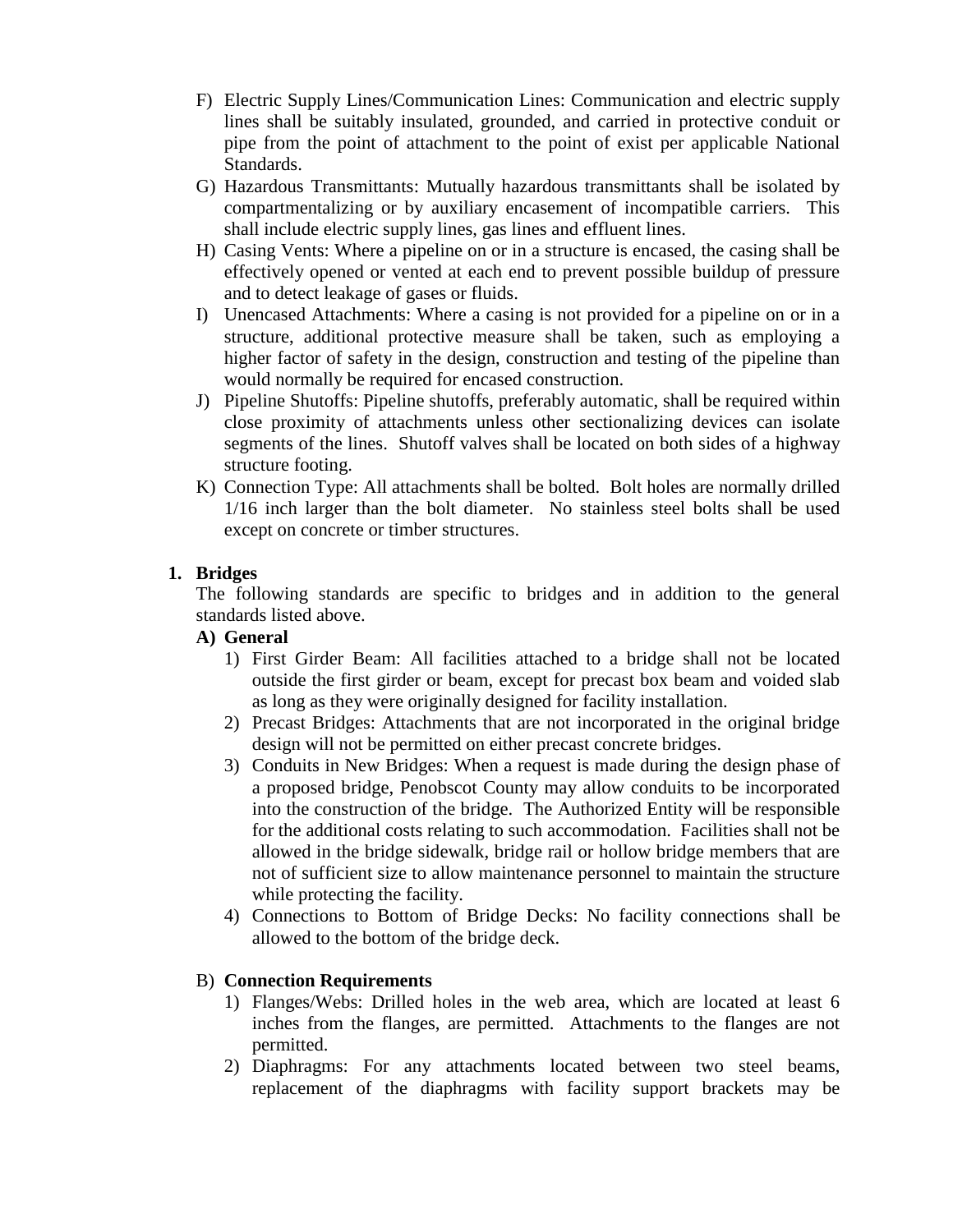permitted, provided the replacement is equal in strength to the original and of compatible materials.

- 3) Holes Through Abutments: Any holes through concrete abutments shall be core drilled and sealed with a waterproof seal, such as a link seal, to prevent water leakage and migration of fines.
- 4) Approach Slabs: Cutting through concrete approach slabs may be permitted providing the slab is repaired to achieve the same strength as the original design. The method of these proposed repairs are to be reviewed and accepted by Penobscot County.
- 5) Electric Supply Lines/Communication Lines: Buried cable shall be carried to a manhole located beyond the backwall and/or approach slabs of the bridge. Carrier and casing pipe should be suitably insulated from electric supply line attachments.
- 6) Clearances:
	- a) A minimum offset of 12 inches from any point on the main carrying members (flanges and webs) and substructure units (foundations) to the edge of the outer face of the pipe or insulation is required. Additional clearance may be required for smaller beams or facilities over 12 inches to ensure adequate access for future maintenance.
	- b) Brackets shall be located a minimum of 6 inches above the bottom flange of the steel beams to allow sufficient clearance for rolled staging.
	- c) A minimum 2-foot clearance is required on at least one side of any facility attachment located between beams to allow access for maintenance.
	- d) Any attachments to concrete members (such as abutments, piers, and concrete slab superstructures) require a minimum 12 inch clearance.

# **C) Buried Highway Structures**

- 1) Clearance: For buried highway structures, the preferred location for any facilities is at the edge of the right-of-way or at least 15 feet upstream or downstream from the end of the structure. If it is not possible to be located in this manner and the facility must be buried in the roadway, a 12 inch vertical clearance from the structure to the facility is required.
- 2) Additional Design Requirements: All facilities and appurtenances must be located and designed to allow reasonable replacement of highway structures. In most cases, excavation slopes will be at least 1.5:1. For example: a 10 foot pipe with 3 feet of fill will necessitate an excavation width at the roadway surface of at least 50 feet in length. Facilities installed within such areas shall be designed and constructed with due consideration given toward providing temporary support of the facility during replacement or repair of the highway structure.

### **13. TECHNICAL STANDARDS**

The Utility must comply with the following technical standards. Any exception to the standards set forth below must have prior approval by the Penobscot County Commissioners or their designee.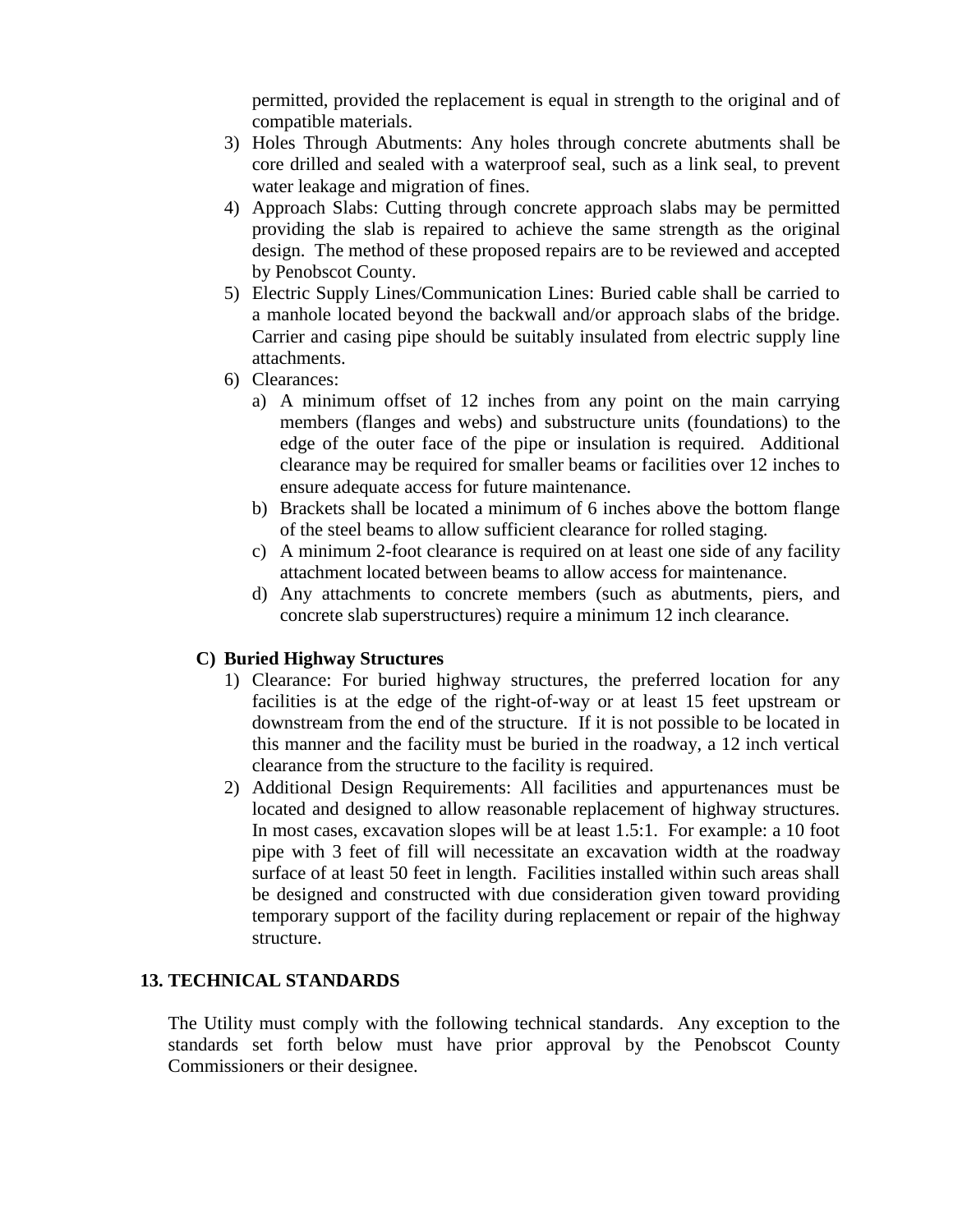## **A) Pole Offset Measurement**

The pole offsets shall be measured from the face of the pole to the edge of the designed travel lane or to other reference points as noted.

## **B) Minimum Pole Offsets**

Minimum pole offsets are dependent upon the maximum speed limit and shall be in accordance with the attached Appendix A. Greater setbacks are encouraged when space permits.

# **C) Vertical Clearances**

Minimum vertical clearance for overhead wires, guys, etc., shall in no case be less than prescribed by the National Electrical Safety Code, National Bureau of Standards, United States Department of Commerce. Notwithstanding the preceding sentence, minimum roadway vertical clearances measured at 60 degrees Fahrenheit with no wind, shall be at least eighteen (18) feet.

## **D) NESC Compliance**

Design and construction of all wire and cable line, electrical, telephone, fire alarm, etc., shall comply with the National Electrical Safety Code.

# **E) Traffic Control During Construction**

The Utility shall provide such protective services, including flaggers as may be necessary to safeguard traffic during construction, inspection, maintenance and operation and shall remove all equipment and materials not in actual use for construction, inspection, maintenance and operation from highway as expeditiously as possible. Such protective services shall be in compliance with the Manual of Uniform Traffic Control Devices.

# **F) Maximum Allowable Variation From Specific Location**

The Utility may install the proposed facility up to 10 feet at variance from the Specific Location Plan or replace an existing facility up to 10 feet at variance from the current location if:

- a.) The change in location is necessary due to an unexpected variation in field conditions, (e.g. ledge),
- b.) The 10 foot moving of the facility is "in-line", (usually approximately parallel to the roadway),
- c.) Otherwise complies with the Technical Standards.

# **G) Installation Farther From Roadway Allowed**

The Utility may install the proposed facility farther away from the roadway than specified in the Specific Location Plan provided the facility is actually installed

- a.) Within the highway right-of-way
- b.) Otherwise complies with the Technical Standards

# **H) Guardrail Setbacks**

Poles shall be set back a minimum of three (3) feet from the back of the guardrail posts to the face of the pole. Where space permits, greater pole offsets are encouraged to facilitate snow removal.

# **I) Poles, Anchors and Ditches/Anchor Guys Toward Roadway**

No poles or anchors shall be set in a flow area. If anchor guys are proposed to cross a ditch or are to be located closer to the roadway than the pole, then the Utility shall (a) notify Penobscot County of this situation by including a description of said guy in its description of the Proposed Installation and (b) in the design and installation of the guy, consider the ditch maintenance responsibilities of Penobscot County to the maximum extent practical with reference to geometric conditions, the right-of-way width, and the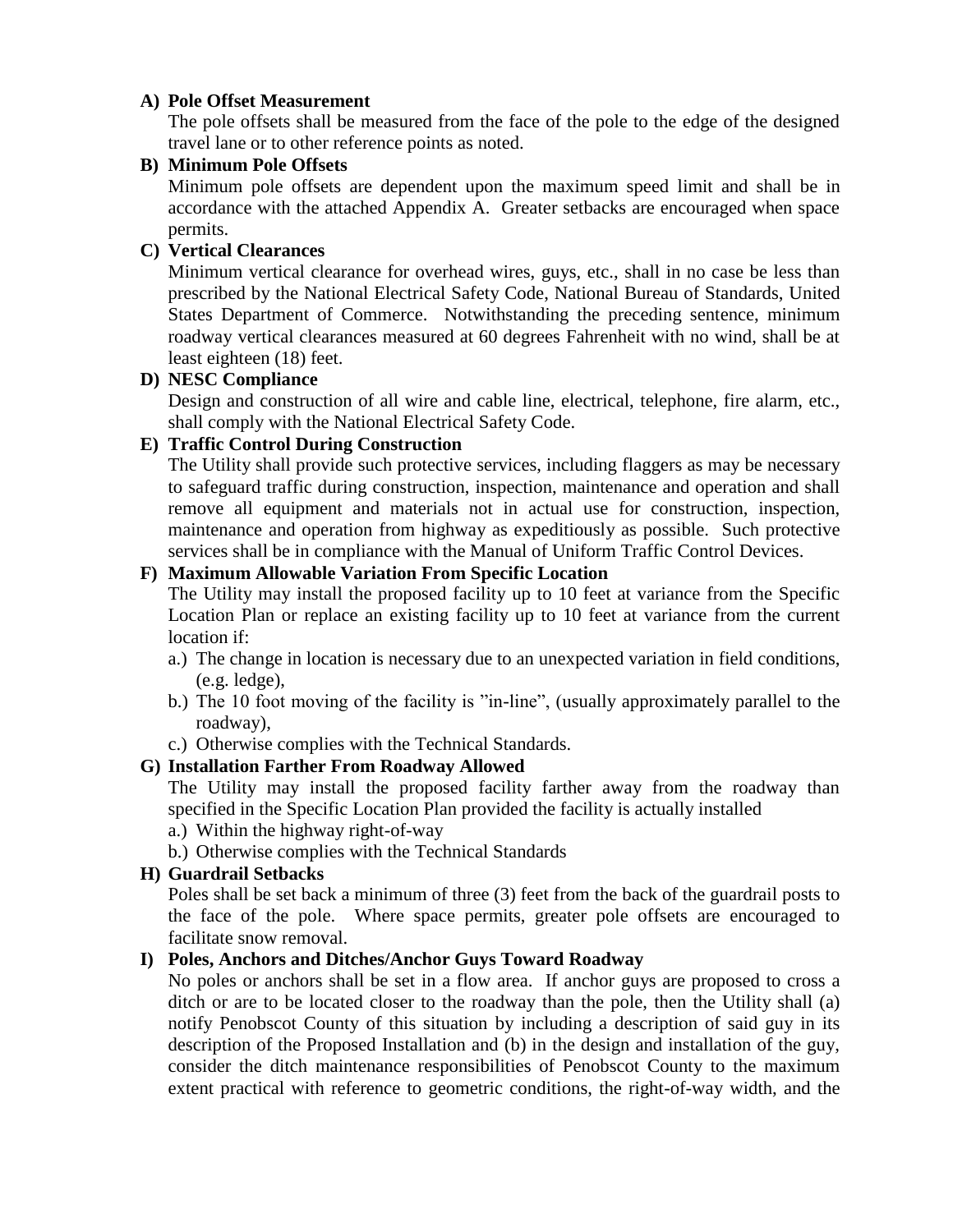configuration of property boundaries. The Utility shall be responsible for the cost of moving such anchor guys if Penobscot County reasonably determines that such moving is required.

# **J) Culverts**

Poles shall not be permitted within eight (8) feet of the end of any culvert.

## **K) Mid-Span Poles**

A Utility may install a pole that is located in the span between two existing poles and closer to the roadway than the minimum pole offsets described in Appendix A, provided that

- a.) The proposed mid-span pole is "in-line" with the two adjacent poles, and
- b.) The offset of the proposed mid-span pole is equal to or greater than the smaller of the pole offsets of the two adjacent poles. Notwithstanding the preceding sentence, this subsection does not permit a utility to place mid-span poles within more than two adjacent spans between existing poles.

# **14) UNAUTHORIZED FACILITIES**

Any facility installed within the County right-of-way and not in compliance with the terms of this ordinance is considered an Unauthorized Facility. As such, there is no legal right for that facility to be located or maintained within the County right-of-way unless the location is otherwise authorized by deed or easement. Upon notice from the Licensing Authority, the entity owning or operating the Unauthorized Facility is fully responsible for correcting any Unauthorized Facility and all appurtenances as directed by the Licensing Authority or their designee, which may include after-the-fact permitting or removal of the facility and all appurtenances.

# **15) FACILITY MAINTENANCE OBLIGATIONS**

This section outlines the requirements for all authorized entities having facilities that are permitted, licensed or deemed legal structures within the right-of-way of County roads. These requirements are applicable to all new and existing facilities and appurtenances.

### **A. Maintenance of Facilities**

Every authorized entity is responsible for keeping its facilities and appurtenances sufficiently maintained so as not to degrade the integrity of the road or reduce the overall level of safety. Any deficiencies in a facility or appurtenance that create a potential hazard to the roadway users or maintenance crews shall be promptly corrected upon notice from Penobscot County.

### **B. Records and Locating Facilities**

Every authorized entity is responsible for maintaining records regarding the following:

- 1) The township and road in which each facility is located,
- 2) Evidence of all applicable permits, easements, deeds or other applicable rights for any facilities and appurtenances within the County right-of-way,
- 3) The specific installed location of underground facilities and appurtenances within the limits of the County right-of-way.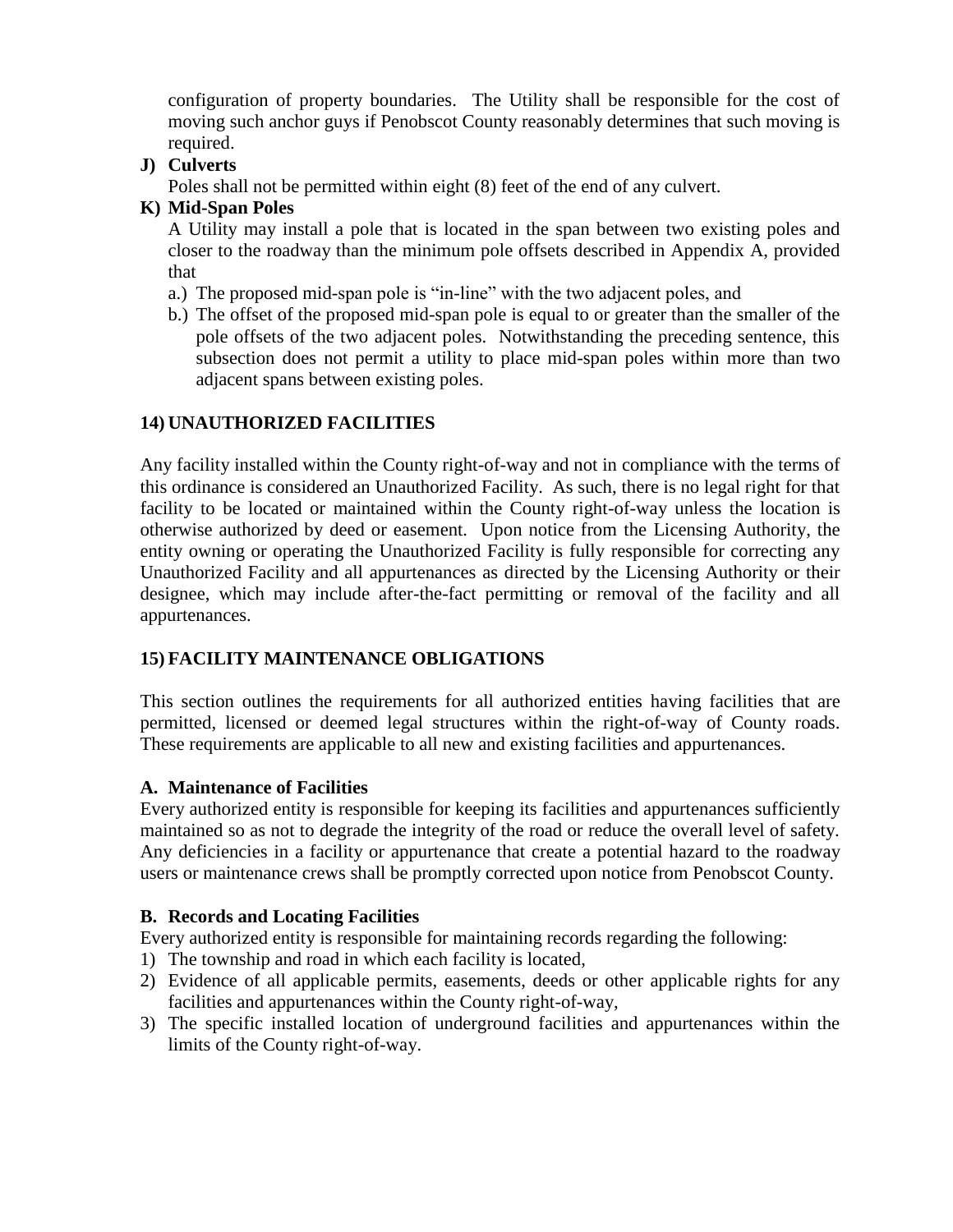Authorized entities not having the records specified above shall be responsible for obtaining that information for Penobscot County to the extent requested by Penobscot County and reasonably necessary for County activities.

Authorized entities are responsible for marking the location of underground facilities and appurtenances at the request of Penobscot County prior to survey or other preliminary engineering or maintenance activities to ensure the location of these facilities and appurtenances is properly considered.

## **C. Services**

Each utility is responsible for assuring proper adjustment, relocation or repair of any portion of a service that is located within the limits of the County's right-of-way and connected to that Utility's distribution system or network.

# **D. Out of Service Facilities**

All facilities and appurtenances taken out of service and located either aboveground or attached to highway structures shall be removed within 60 days of their last use. If a Utility is required to obtain MPUC approval, the facilities and appurtenances may be removed within 60 days of said approval, providing the process is initiated within 60 days of their last use. Underground facilities and appurtenances that are taken out of service may remain in their existing locations providing the authorized entity retains full responsibility for the facility and appurtenances as provided herein. Should a remaining Out-of-Service facility or appurtenance degrade the highway or interfere with its use, construction or maintenance, the authorized entity is responsible for either correcting the conflict or removal of the facility or appurtenance at Penobscot County's option.

# **E. Utility Pole Replacement and Wire Transfers**

Unless otherwise approved by the Penobscot County Commissioners, all wire transfers and removal of replaced poles shall not extend beyond one year from the installation date of the new pole(s). Poles that remain beyond this one-year, maximum tolerance, or otherwise approved completion date, are not considered maintained in accordance with the terms of this ordinance. All replaced poles are deemed Out of Service upon transfer or removal of all wires and/or cables and shall be removed from the County's right-of-way in accordance with section 15 (D).

# **F. Maintenance of Traffic**

Any work performed by any party within the limits of the County right-of-way, whether new construction, adjustment or maintenance operations, shall be conducted in a manner to protect the public. Traffic control methods consistent with the current version of the MUTCD shall be implemented to ensure the safe and expeditious movement of the traveling public.

### **G. Railroad Crossings**

Any work performed within the area defined by the crossing of the roadway and the railroad limits shall also comply with all reasonable requirements of the Railroad Company to ensure the safety of the workers, the traveling public and the safe operations of the trains.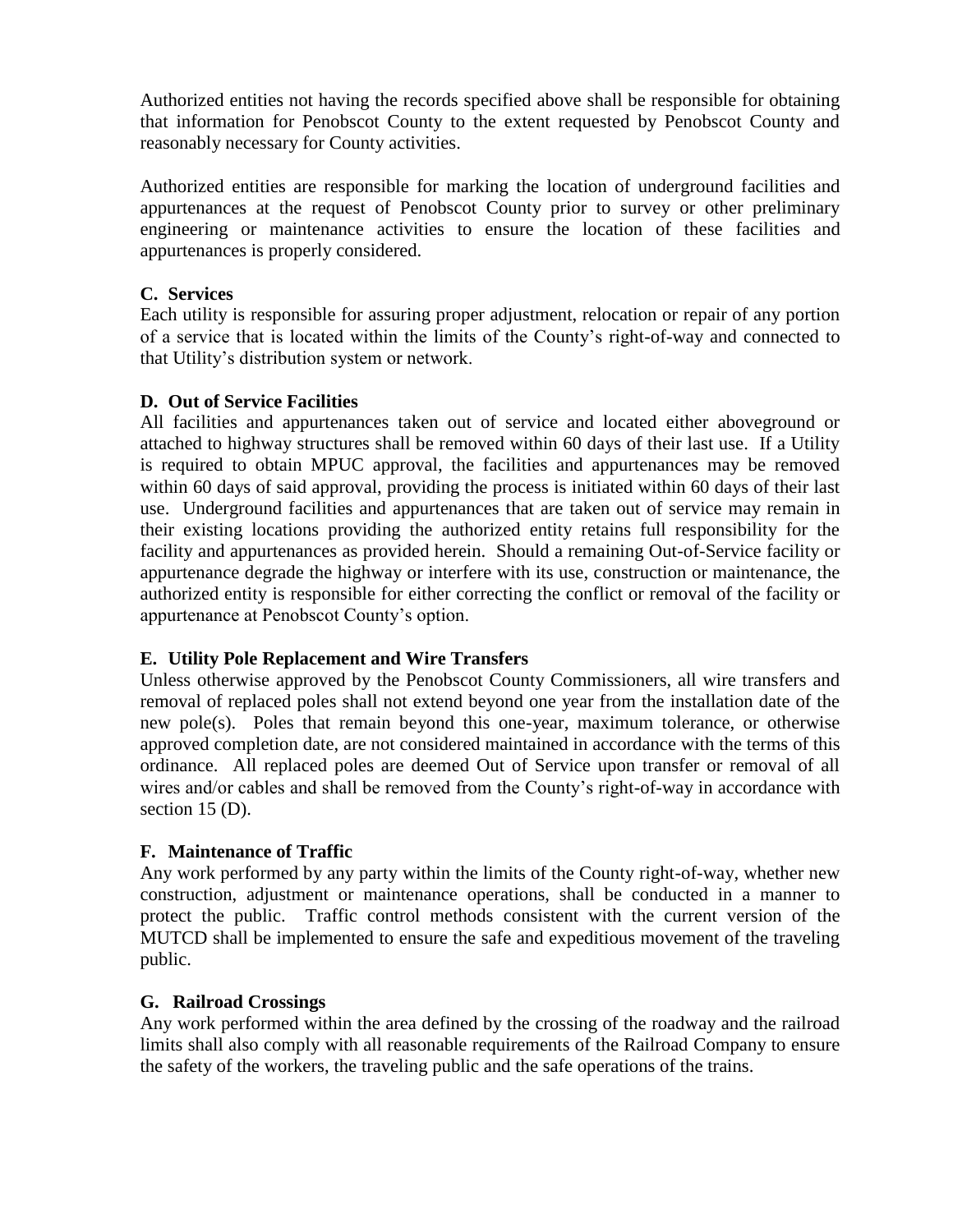### **H. Non-compliance**

Should any person fail to comply with the requirements set forth above, the Penobscot County Commissioners or their designee may suspend the work until the noted deficiency is corrected.

## **16)TREE TRIMMING**

### **General**

Authorized entities are responsible for all work associated with any tree clearing and/or trimming required to install and maintain their facilities and appurtenances.

### **A) Notification**

Authorized entities must notify Penobscot County, in writing, at least 30 days prior to any trimming, cutting or removal of trees by the authorized entity within the County's rightof-way. Such notification shall include:

- a.) The name of the township where the operations are to be performed,
- b.) A description of the maintenance operations
- c.) The name and work phone number of the person(s) responsible for the maintenance operations, and

All notifications shall be sent to the Director of Unorganized Territory Administration, 97 Hammond Street, Bangor, ME 04401.

## **B) Notification Exceptions**

When 30 days notice cannot be provided for "hot spot" work or new construction line clearance work that was not anticipated, the Director of Unorganized Territory Administration may be contacted by phone at 207-942-8566 and the 30 day notice will be waived. This does not apply to typical tree maintenance operations. Emergency trimming and removal of trees to restore power or communications do not require notification.

# **PENOBSCOT COUNTY COMMISSIONERS**

\_\_\_\_\_\_\_\_\_\_\_\_\_\_\_\_\_\_\_\_\_\_\_\_\_\_\_\_\_\_\_\_\_\_\_\_\_\_

\_\_\_\_\_\_\_\_\_\_\_\_\_\_\_\_\_\_\_\_\_\_\_\_\_\_\_\_\_\_\_\_\_\_\_\_\_\_

Date Adopted Thomas J. Davis, Jr., Chairman

Peter K. Baldacci

\_\_\_\_\_\_\_\_\_\_\_\_\_\_\_\_\_\_\_\_\_\_ \_\_\_\_\_\_\_\_\_\_\_\_\_\_\_\_\_\_\_\_\_\_\_\_\_\_\_\_\_\_\_\_\_\_\_\_\_\_

Laura L. Sanborn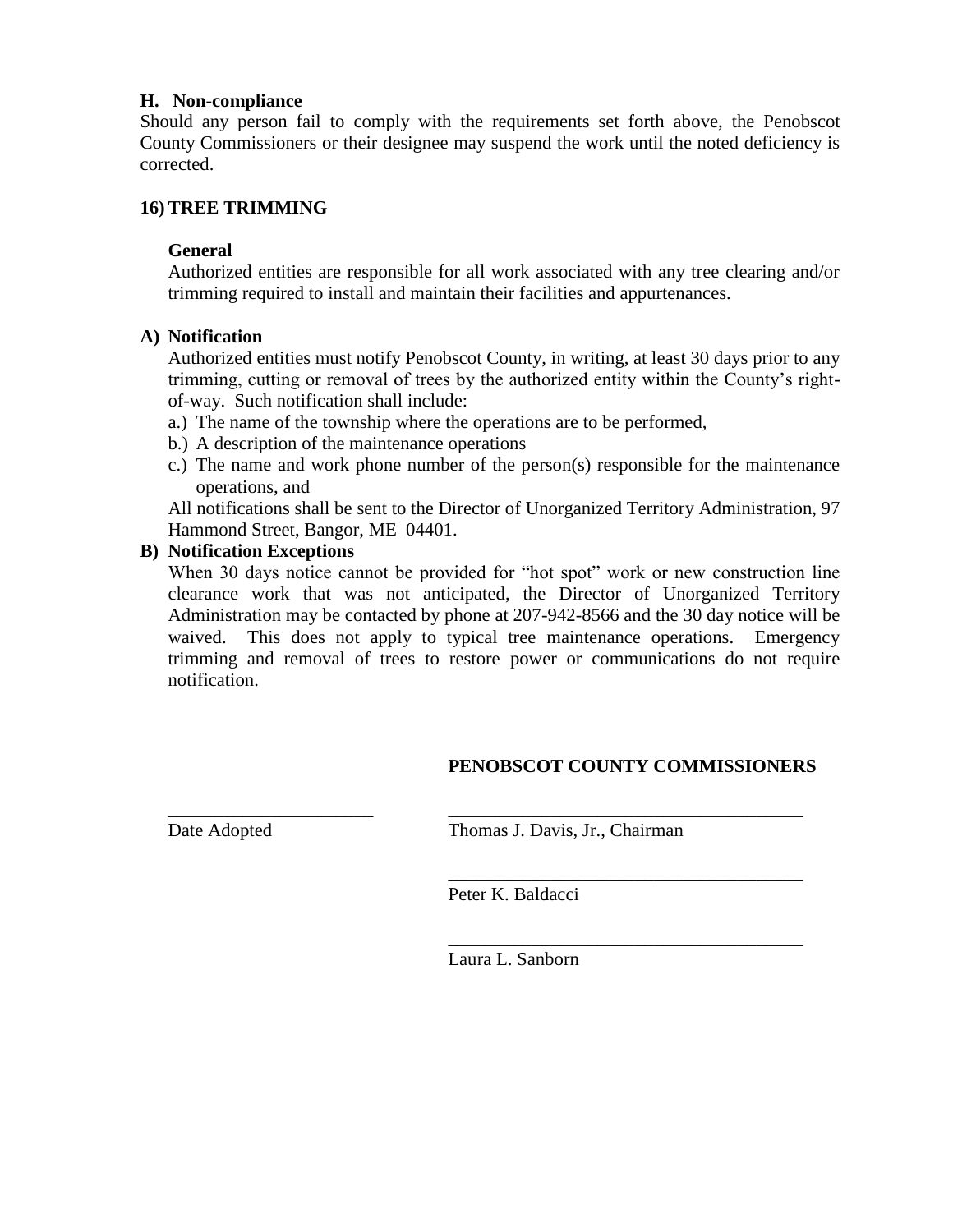# **DEFINITIONS**

| Anchor                   | A device wholly or partially impeded in the ground used to provide<br>increased support to a utility pole.                                                                                        |
|--------------------------|---------------------------------------------------------------------------------------------------------------------------------------------------------------------------------------------------|
| Anchor Guy               | A cable running from a utility pole to an anchor used to provide<br>support to said pole.                                                                                                         |
| Appurtenance             | Any manhole, pull box, junction box, vent, riser, anchor, guy wire,<br>push brace or other incidental component of a utility system,<br>whether aboveground or belowground, excluding facilities. |
| <b>Authorized Entity</b> | Any entity authorized to have facilities within County right-of-way<br>limits.                                                                                                                    |
| <b>Bridge</b>            | Any structure used to convey vehicular traffic over roadways,<br>water, railroads, etc. that has a span over 10 or more feet and/or an<br>open area of 80 or more square feet.                    |
| <b>Bridge Deck</b>       | The surface span of a bridge over which pedestrian or vehicular<br>traffic travels.                                                                                                               |
| Conduit                  | A structure containing one or more ducts.                                                                                                                                                         |
| Day(s)                   | Each day shown on the calendar, including Saturdays, Sundays and<br>holidays.                                                                                                                     |
| <b>Direct Burial</b>     | Installing a facility underground without conduit, duct, sleeve or<br>any type of encasement.                                                                                                     |
| Drainage Ditch           | A ditch or swale where water will collect and flow.                                                                                                                                               |
| Duct                     | A single enclosed raceway for conductors or cable.                                                                                                                                                |
| <b>Edge of Pavement</b>  | The outside edge of the paved portion of the road constructed and<br>surfaced for normal travel.                                                                                                  |
| Edge of Shoulder         | The outside edge of the shoulder not adjacent to the travel lane.                                                                                                                                 |
|                          | Edge of Travel Lane The outside edge of the travel lane adjacent to the shoulder of the<br>road.                                                                                                  |
|                          | Electric Supply Line Those conductors used to transmit electric energy and their<br>necessary supporting or containing structures.                                                                |
| Facilities               | Poles, guys, cables, wires and related above ground equipment.                                                                                                                                    |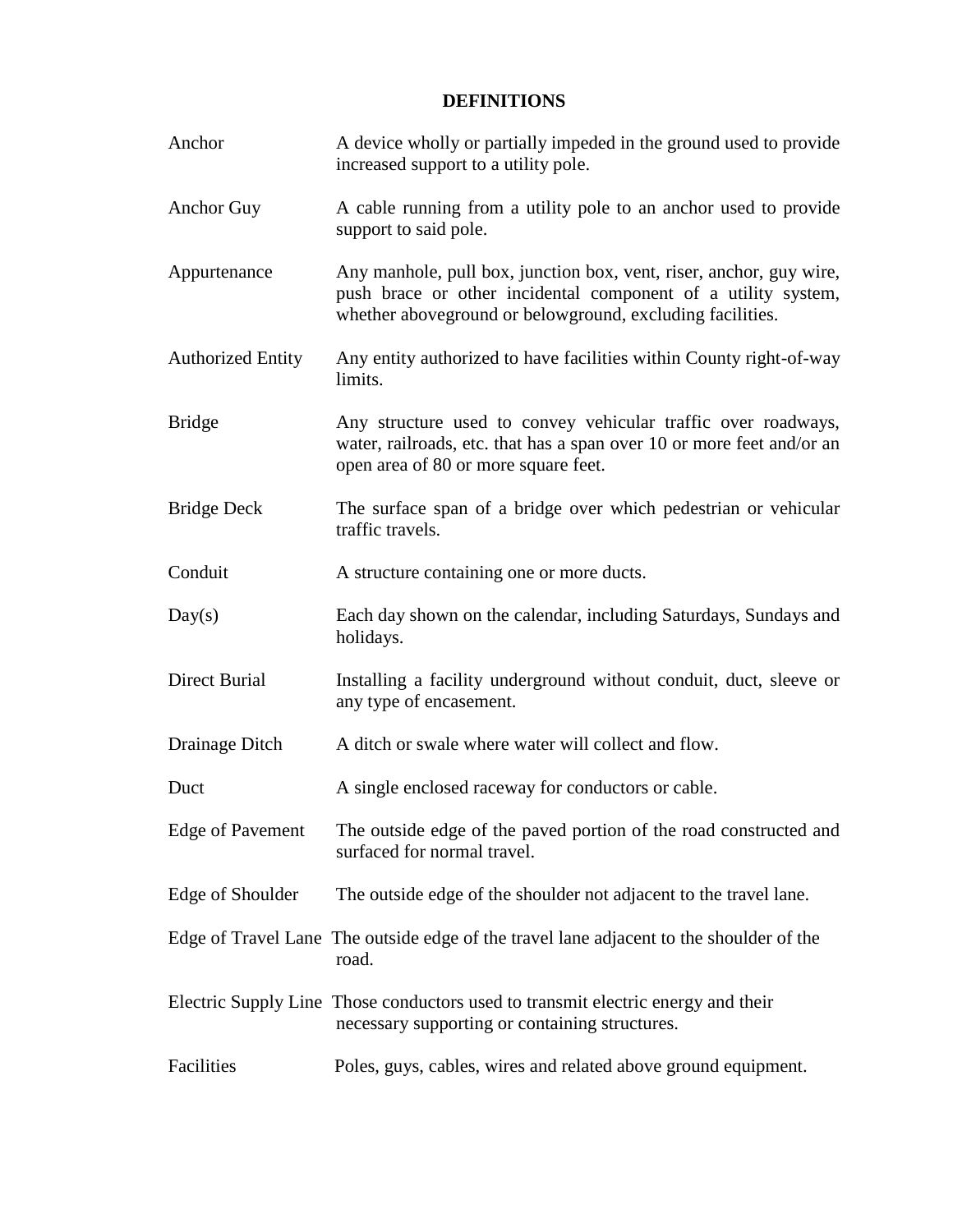- Flow Area The strip of land four (4) feet in width and located two (2) feet on either side of the line marking the bottom of the drainage ditch.
- General Location The location along the public way to be occupied or crossed by the Proposed installation established by reference to some point easily Identifiable on reference maps and on the ground. Acceptable points of reference include town lines, readily identifiable intersections, major stream crossings, railroad crossings, or bridge numbers. The distance from the center of the point of reference to the beginning or end of the proposed installation shall be given. Further, the general location must include reference to the township of the proposed installation and the relevant highway name.
- Highway/Street/Road A general term denoting a public way for the transportation of people, materials, goods, and services but primarily for vehicular travel including the entire area within the right-of-way and all appurtenant easements.
- Highway Structure A general term referring to any part of the highway that has been designed and constructed with structural considerations to serve a specific highway purpose. Included under this term are bridges, retaining walls, major drainage structures and other similar structures.
- Highway Opening Permit A permit that authorizes making any underground installation as provided in chapter 23 (Title 35-A MRSA and Title 23, Sections 54 and 3351 to 3359.
- Location Permit A permit that authorizes the location of an authorized entity's facility within the right-of-way limits.
- MPH Miles per hour.
- MUTCD Manual on Uniform Traffic Control Devices
- Minimum Roadway The minimum distance between the roadway and the wire or cable Vertical Clearance crossing said roadway.
- Multiple Pole Lines Two or more sets of utility poles located along a roadway for the conveyance of transmission or distribution wires or cables, not including service lines.
- National Electrical A set of national, industry accepted standards that are designed to Safety Code (NESC) safeguard persons from hazards arising from the installation, operation, or maintenance of: 1) Conductors and equipment in electric supply stations, and 2) Overhead and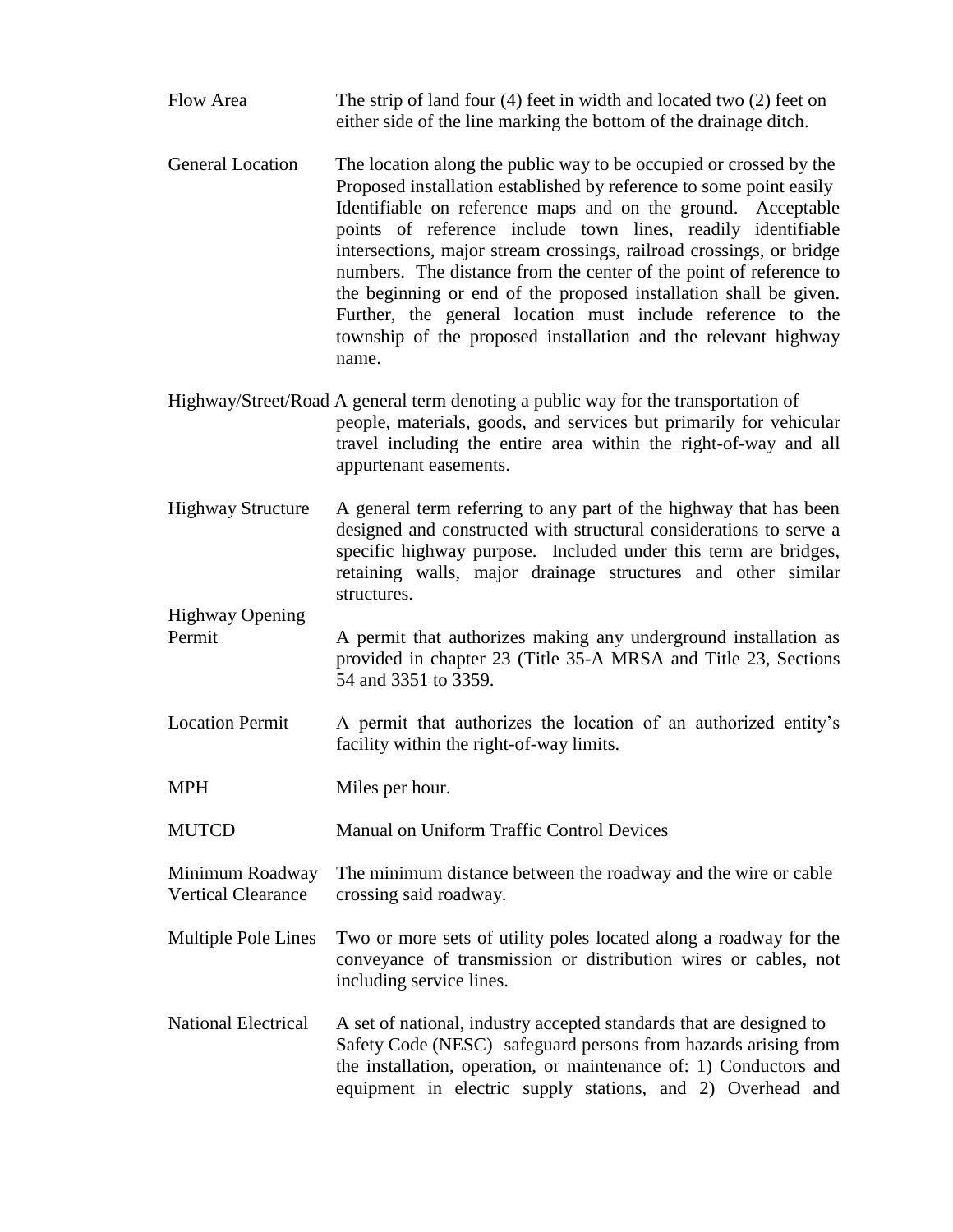| Out of Service<br>Facility | underground electric supply and communications lines. It also<br>includes work rules for the construction, maintenance,<br>and<br>operation of the electric supply and communication lines and<br>equipment.                                                                                                                                                                            |
|----------------------------|-----------------------------------------------------------------------------------------------------------------------------------------------------------------------------------------------------------------------------------------------------------------------------------------------------------------------------------------------------------------------------------------|
|                            | A facility or appurtenance that is disconnected from the system and<br>not intended to be used in the future by the operating authorized<br>entity. Such facilities may also be considered "abandoned" by the<br>MPUC.                                                                                                                                                                  |
| <b>Pavement Structure</b>  | The portion of the highway specifically designed or designated to<br>support vehicular travel including the full width of the travel lanes,<br>the full width of adjacent shoulders and the area beyond the edge<br>of the shoulder to the limits of the subgrade.                                                                                                                      |
| Pole Offsets               | The distance from a stated reference point to the face of a pole<br>nearest to the reference point.                                                                                                                                                                                                                                                                                     |
| Poles                      | Vertical structures used to support wires, cables, and lighting.                                                                                                                                                                                                                                                                                                                        |
|                            | Proposed Installation The facilities to be constructed within the general location<br>including reasonably anticipated future replacements or additions.<br>A description of the proposed installation shall include, as<br>appropriate, the number and kind of poles, voltage and the number<br>of phases of electrical line, number of cables or strands, anchors<br>and anchor guys. |
| Recovery Area              | The unobstructed portion of the highway beyond the edge of the<br>travel lane that is preserved to provide drivers of errant vehicles a<br>reasonable opportunity to stop safely or otherwise regain control.                                                                                                                                                                           |
| Right-of-Way               | A general term denoting land, property, or any interest therein,<br>usually in the shape of a strip, acquired for or devoted to<br>transportation purposes.                                                                                                                                                                                                                             |
| Roadway                    | The portion of the highway; including shoulders, used for<br>vehicular purposes.                                                                                                                                                                                                                                                                                                        |
| Service                    | A facility that connects a customer to a utility distribution system<br>or network.                                                                                                                                                                                                                                                                                                     |
| Shoulder                   | The portion of the roadway outside of the travel lanes.                                                                                                                                                                                                                                                                                                                                 |
| <b>Special Materials</b>   | A general term referring to any materials that have been designed<br>with structural considerations to treat special or unique conditions<br>Included under this term are geotextiles,<br>of the highway.<br>geofoams, lightweight fills, tire chips and other similar materials.                                                                                                       |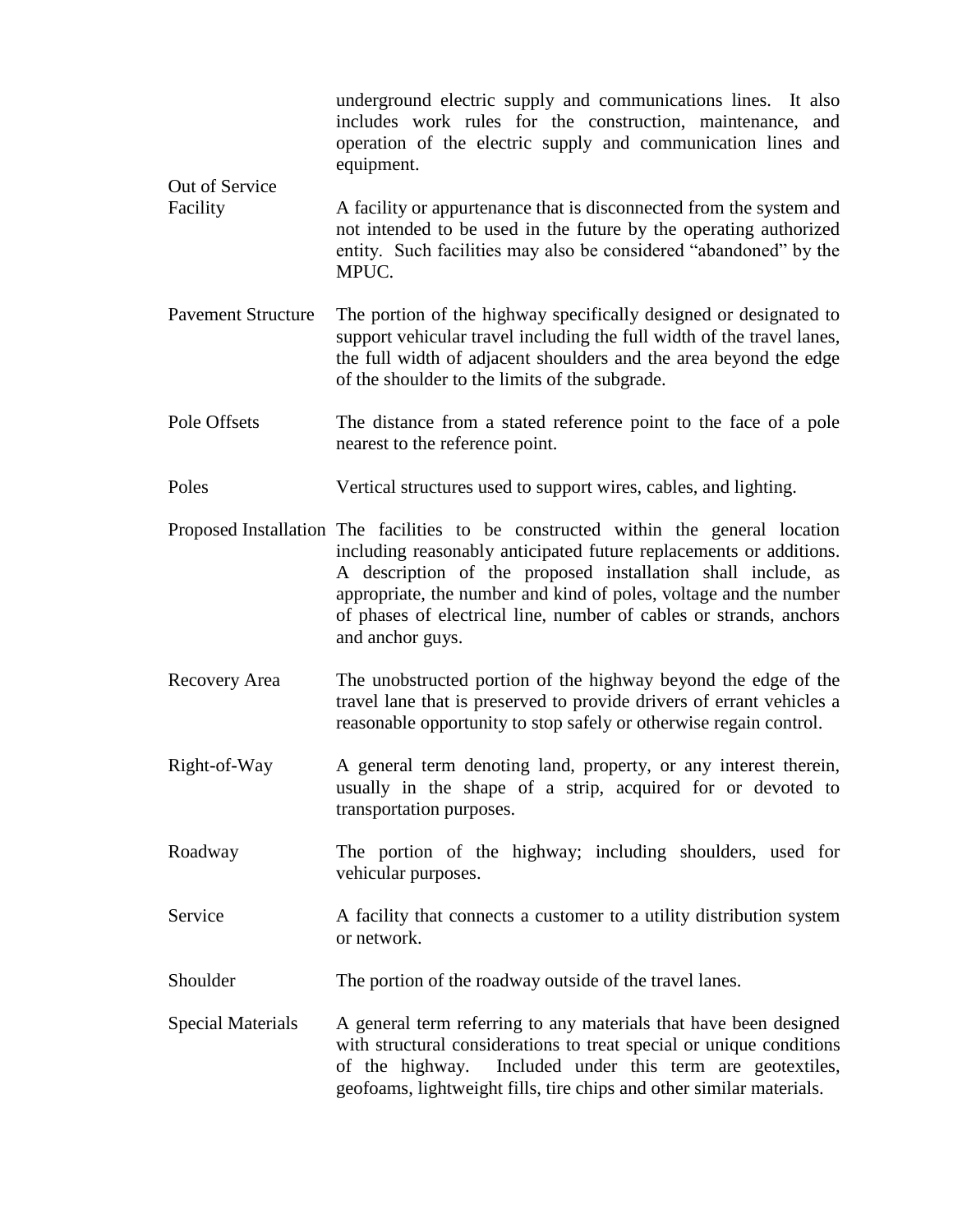| Plan               | A plan that indicates the location of facilities and significant<br>appurtenances along a roadway. The plan may or may not be to<br>scale, but must be adequately dimensioned to accurately identify<br>the location of a proposed installation. Longitudinal distances are<br>provided between control points, bends, poles and other similar<br>features. Horizontal offset distances are provided from the<br>centerline of the travel lane, the nearest edge of the travel lane, the<br>nearest edge of the shoulder or other well defined, applicable<br>reference. Offsets indicated are to the centerline of underground<br>installations or to the travel lane side of above ground installations.<br>The edge of the travel lane, right-of-way lines (assumed or<br>otherwise) and other pertinent highway features shall also be<br>indicated on the plan. |
|--------------------|----------------------------------------------------------------------------------------------------------------------------------------------------------------------------------------------------------------------------------------------------------------------------------------------------------------------------------------------------------------------------------------------------------------------------------------------------------------------------------------------------------------------------------------------------------------------------------------------------------------------------------------------------------------------------------------------------------------------------------------------------------------------------------------------------------------------------------------------------------------------|
| <b>Travel Lane</b> | The portion of the roadway for the movement of through traffic.                                                                                                                                                                                                                                                                                                                                                                                                                                                                                                                                                                                                                                                                                                                                                                                                      |
| Utility            | All persons or entities engaged in the business of the transmission<br>of communications, electricity, or television signals by wire.                                                                                                                                                                                                                                                                                                                                                                                                                                                                                                                                                                                                                                                                                                                                |
| Vent               | An appurtenance to discharge gaseous emissions from a casing.                                                                                                                                                                                                                                                                                                                                                                                                                                                                                                                                                                                                                                                                                                                                                                                                        |